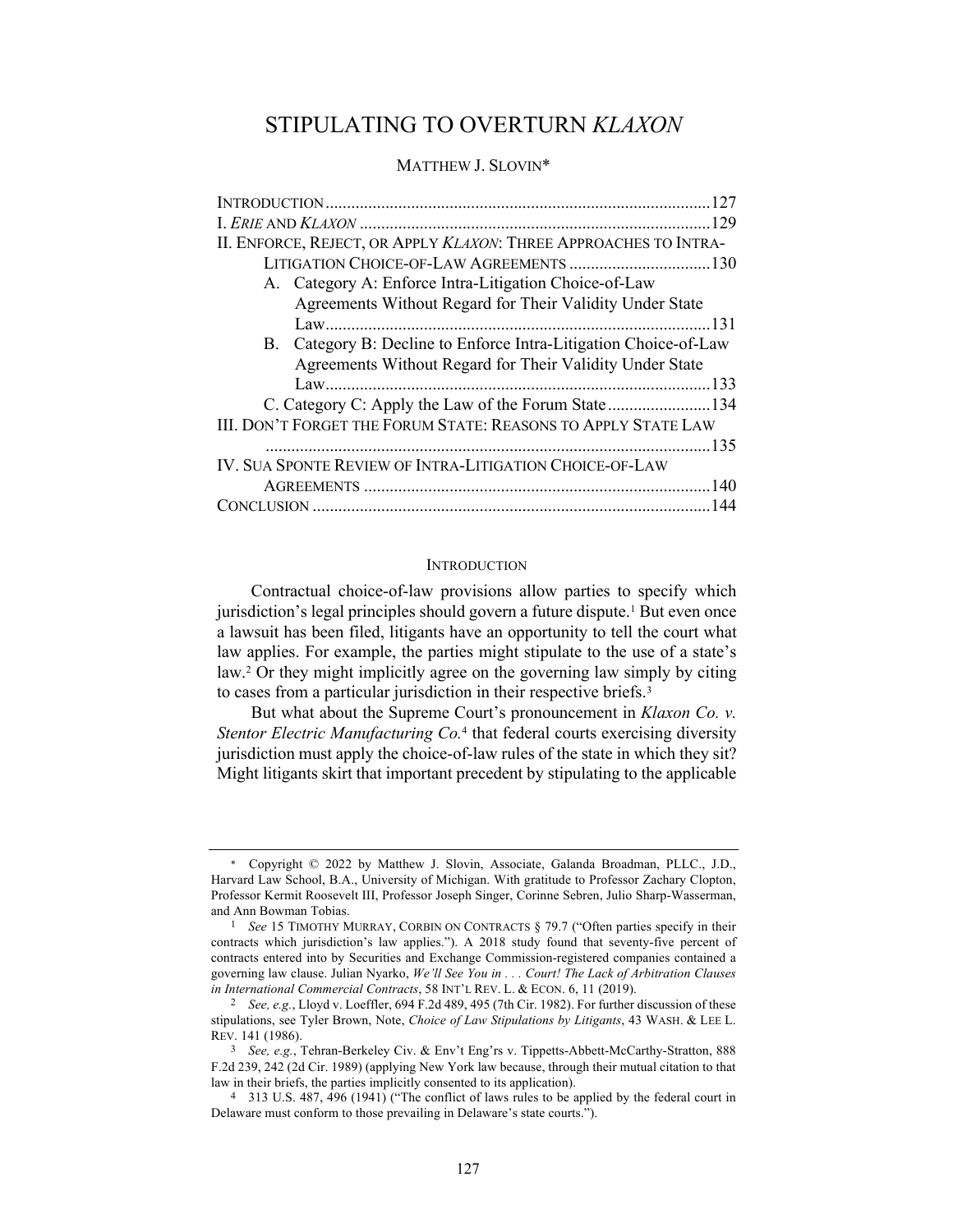law?5

More often than not, federal courts analyze the validity of these agreements, which I refer to as intra-litigation choice-of-law agreements, without any consideration of forum state law. This Article argues that courts exercising diversity jurisdiction violate *Klaxon* when they rule on the validity of these agreements without due consideration of state law. There can be no "independent determinations by the federal courts" in conflicts of law.<sup>6</sup> When federal courts fashion a rule that parties can or cannot displace forum state choice-of-law principles by agreement, they make such an independent determination. Whether intra-litigation choice-of-law agreements are valid is a question to be answered by state law. A contrary rule harms the interests of states, which must be free "to pursue local policies diverging from those of [their] neighbors."7

This Article proceeds in four parts. Part I traces relevant Supreme Court case law. It starts with the seminal decision of *Erie Railroad Co. v. Tompkins*8*—*where the Court first rejected "independent determinations" of the law by the federal judiciary9—before arriving at *Klaxon*.

Part II examines federal judicial treatment of intra-litigation choice-oflaw agreements. The Article groups decisions on the validity of such agreements, which may be explicit or implicit, into one of three categories. Category A represents those that enforce intra-litigation choice-of-law agreements without regard for state law. Category B represents those that decline to enforce them, again without regard for state law. Category C represents those that apply the choice-of-law rules of the forum state.

Part III argues that federal courts sitting in diversity must apply state law in assessing whether intra-litigation choice-of-law agreements are valid. First, *Klaxon* prohibits federal courts from applying their own body of law in the area of conflicts of law; it is state law that must apply. Second, the Rules of Decision Act, 28 U.S.C. § 1652, requires the application of state law. Third, agreements to the governing law made during litigation should be treated identically to those made during contract formation (which are analyzed under state law<sup>10</sup>), despite a distinction drawn between them by Judge Richard Posner. 11

Part IV argues that courts have an independent obligation to analyze

<sup>5</sup> Parties might ignore *Klaxon* intentionally or unintentionally. *See* Amanda Frost, *The Limits of Advocacy*, 59 DUKE L.J. 447, 495 (2009) ("The system breaks down, however, when the parties have either intentionally or accidentally overlooked a legal argument relevant to the dispute, forcing judges to choose between resolving the dispute on the parties' terms or issuing an inaccurate statement of law.").

<sup>6</sup> *Klaxon*, 313 U.S. at 496.

<sup>7</sup> *Id.*

<sup>8</sup> 304 U.S. 64 (1938).

<sup>9</sup> *Klaxon*, 313 U.S. at 496 (citing *Erie*, 304 U.S. 64).

<sup>10</sup> *See infra* note 85.

<sup>11</sup> *See infra* notes 86–89 and accompanying text.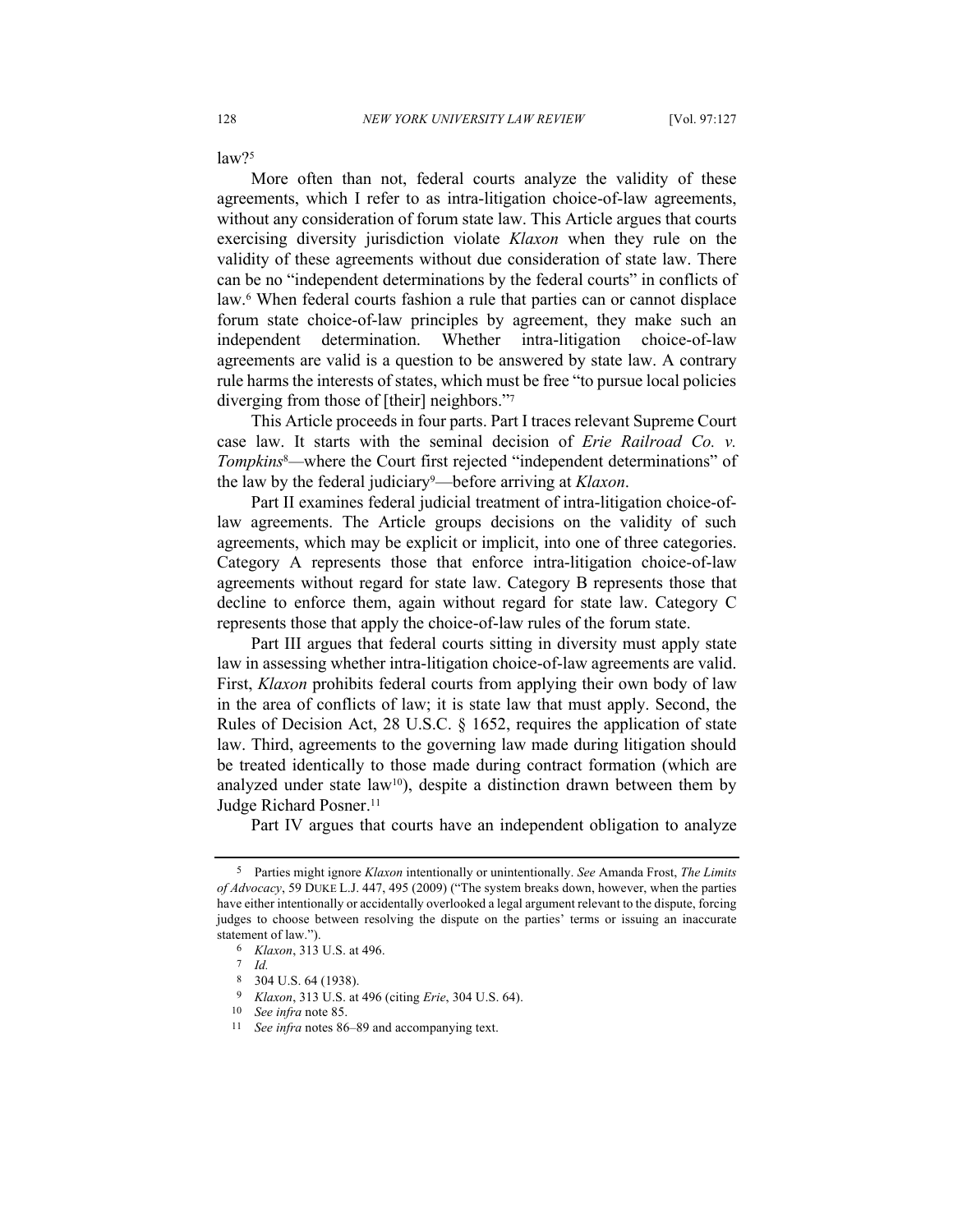choice of law and cannot simply defer to the parties' agreement. First, glossing over the issue because the parties agree risks creating new judicial precedent that is inconsistent with *Klaxon*—a process this Article suggests is already underway—and allows parties to avoid *Klaxon*'s application. Second, neglecting the role of state law violates the U.S. Constitution—at least as interpreted by *Erie*. Lastly, if judges do not look past the parties' agreement, they might end up applying the law of a jurisdiction with no connection to the dispute.

#### I.

### *ERIE* AND *KLAXON*

This Part examines Supreme Court precedent instructive to analyzing the validity of intra-litigation choice-of-law agreements. While *Klaxon* provides the most guidance, any discussion of that case must begin with the Supreme Court's decision three years earlier in *Erie*. <sup>12</sup> The issue in *Erie* was the source of the duty owed by a railroad to a trespasser.13 Did the duty come from the decisional law of Pennsylvania courts, which would apparently deny recovery unless the railroad's negligence was "wanton or willful"?<sup>14</sup> Or was "the railroad's duty . . . to be determined in federal courts as a matter of general law"?<sup>15</sup>

The Supreme Court held that, for federal courts exercising diversity jurisdiction, "the law to be applied in any case is the law of the State."16 Earlier case law, following *Swift v. Tyson*, <sup>17</sup> relied on a "fallacy" that "federal courts have the power to use their judgment as to what the rules of common law are."<sup>18</sup> Put differently, "[t]here is no federal general common law."<sup>19</sup>

The week after *Erie*, the Supreme Court decided *Ruhlin v. New York Life Insurance Co.*<sup>20</sup> In a footnote, the Court highlighted but declined to resolve a potential conflict between general commercial law, which required that insurance contracts be construed in accordance with the law of the state where the policy is delivered, and Pennsylvania law, which might "follow a

<sup>12</sup> *See, e.g.*, Zachary D. Clopton, *Horizontal Choice of Law in Federal Court*, 169 U. PA. L. REV. 2193, 2199 (2021) ("It always starts with *Erie*."); Kermit Roosevelt III, *Choice of Law in Federal Courts: From* Erie *and* Klaxon *to CAFA and* Shady Grove, 106 NW. U. L. REV. 1, 15 (2012) (referring to *Klaxon* as *Erie*'s "most direct descendant in the realm of choice of law").

<sup>13</sup> *Erie*, 304 U.S. at 69–71 ("Because of the importance of the question whether the federal court was free to disregard the alleged rule of the Pennsylvania common law, we granted certiorari.").

<sup>14</sup> *Id.* at 70.

<sup>15</sup> *Id.*

<sup>16</sup> *Id.* at 78.

<sup>17</sup> 41 U.S. (16 Pet.) 1 (1842).

<sup>18</sup> *Erie*, 304 U.S. at 79 (citing Black & White Taxicab & Transfer Co. v. Brown & Yellow Taxicab & Transfer Co., 276 U.S. 518, 533 (1928) (Holmes, J., dissenting)).

<sup>19</sup> *Id.* at 78.

<sup>20</sup> 304 U.S. 202 (1938).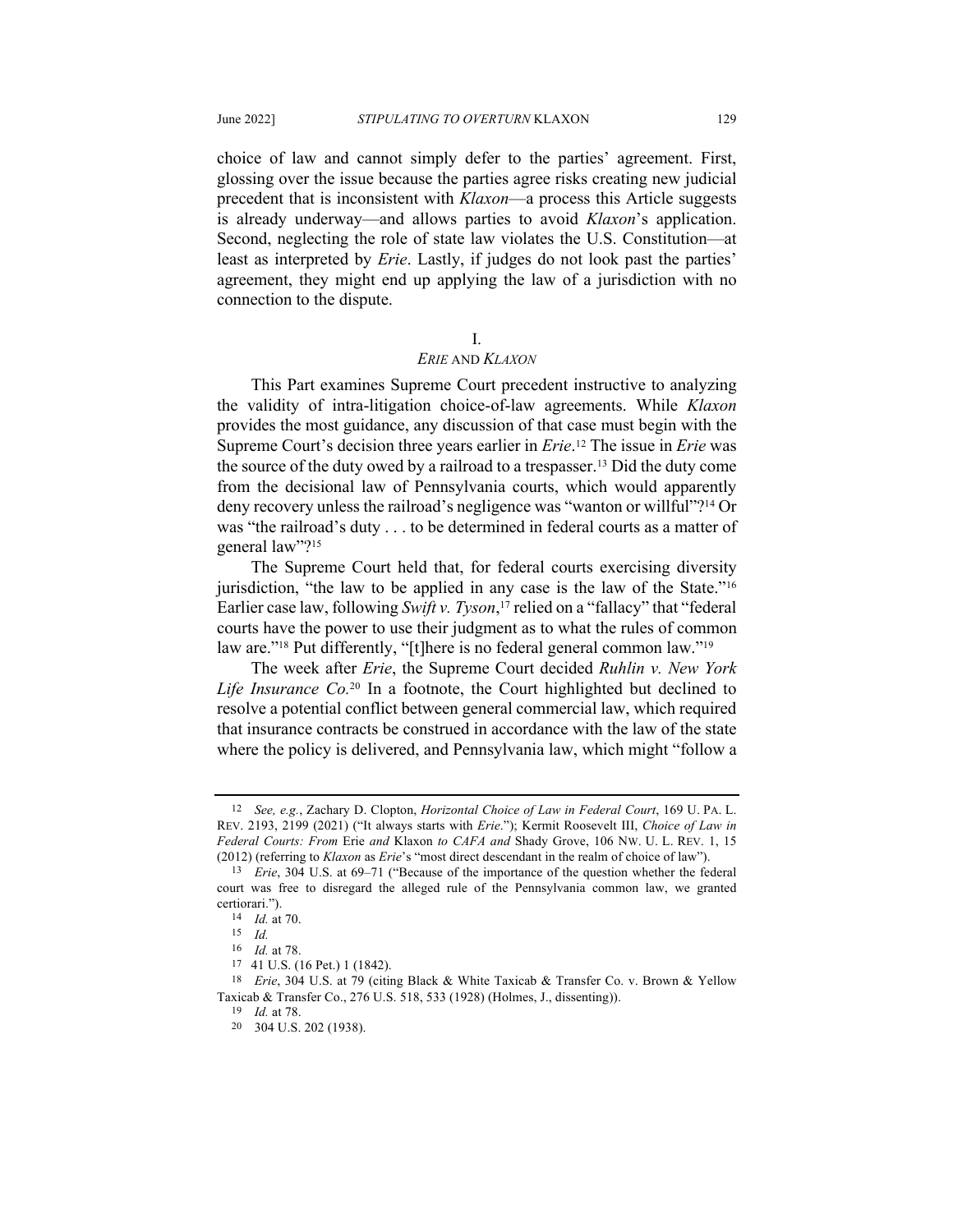different conflict of laws rule."21 In other words, the Court left open the question of whether *Erie*'s command that federal courts sitting in diversity apply state law also meant they must apply state choice-of-law rules.

*Klaxon* provided the answer. After a dissolved New York corporation received a \$100,000 jury verdict in Delaware district court, it moved to amend the judgment to add interest under a New York statute.22 The circuit court applied the New York law, a decision which "apparently followed from the court's independent determination of the 'better view' without regard to Delaware law, for no Delaware decision or statute was cited or discussed."23 The Supreme Court held that "the prohibition declared in *Erie* . . . against such independent determinations by the federal courts, extends to the field of conflict of laws."24 Federal courts exercising diversity jurisdiction must apply the forum state's conflict-of-law rules.25 A contrary rule would lead to forum shopping with two sets of choice-of-law rules available in a single state: one in use by federal courts, and one in use by state courts.26

The Court acknowledged its decision might lead to a "lack of uniformity . . . between federal courts in different states," given that federal courts across states would now follow separate choice-of-law rules.27 But those disparities are "attributable to our federal system, which leaves to a state, within the limits permitted by the Constitution, the right to pursue local policies diverging from those of its neighbors."28 Federal courts are not free "to thwart such local policies by enforcing an independent 'general law' of conflict of laws."29

# II.

# ENFORCE, REJECT, OR APPLY *KLAXON*: THREE APPROACHES TO INTRA-LITIGATION CHOICE-OF-LAW AGREEMENTS

This Part surveys the approaches taken by federal courts in scrutinizing intra-litigation choice-of-law agreements. These decisions fall against the backdrop of the different ways state and international courts have grappled with the effect of explicit and implicit choice-of-law stipulations.<sup>30</sup>

<sup>21</sup> *Id.* at 208 n.2.

<sup>22</sup> Klaxon Co. v. Stentor Elec. Mfg. Co., 313 U.S. 487, 494–95 (1941).

<sup>23</sup> *Id.* at 496.

<sup>24</sup> *Id.* (citation omitted).

<sup>25</sup> *Id.*

<sup>26</sup> *See id.* ("Otherwise the accident of diversity of citizenship would constantly disturb equal administration of justice in coordinate state and federal courts sitting side by side.") (citing *Erie*, 304 U.S. at 74–77).

<sup>27</sup> *Id.*

<sup>28</sup> *Id.*

<sup>29</sup> *Id.*

<sup>30</sup> *See* Textile Biocides Inc. v. Avecia Inc., 52 Pa. D. & C.4th 244, 260 n.10 (Pa. Ct. Com. Pl. 2001) (describing the enforcement of choice-of-law stipulations in several jurisdictions); Geert Van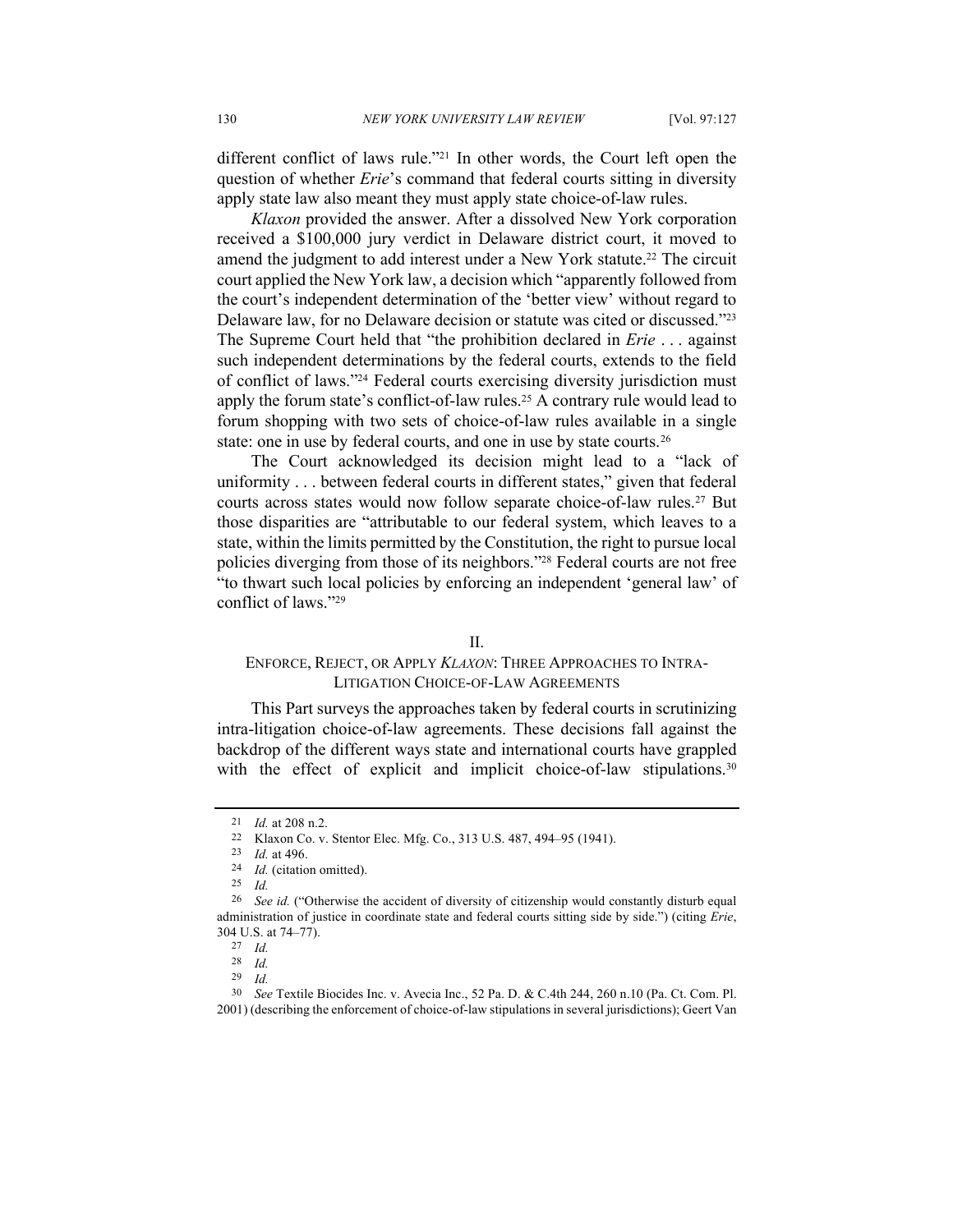Additional state decisions on the validity of intra-litigation choice-of-law agreements will assist federal courts wishing to follow state law on the issue, as this Article argues they must. In the absence of state case law, federal courts are to attempt to ascertain how a state court would rule.<sup>31</sup>

Federal decisions can be grouped into three categories. Category A are those that enforce intra-litigation choice-of-law agreements without consideration of their validity under state law. Category B are those that reject these agreements, again ignoring their validity under state law. Finally, Category C are those that apply the law of the forum state to assess the agreement's validity.

# *A. Category A: Enforce Intra-Litigation Choice-of-Law Agreements Without Regard for Their Validity Under State Law*

The Seventh Circuit confronted an intra-litigation choice-of-law agreement in *Lloyd v. Loeffler*. <sup>32</sup> There, a father brought suit in Wisconsin federal district court against the mother of his child, her husband, and the mother's parents for tortious interference with the custody of a child.<sup>33</sup> The parties apparently stipulated to the trial court that Wisconsin law applied.<sup>34</sup> The *Lloyd* court noted that "reasonable stipulations of choice of law are honored in contract cases."35 The court saw no reason "why the same principle should not apply in tort cases" and thus analyzed whether the

Calster, *The Hungarian Supreme Court on Conduct in Litigation Resulting in Implied Choice of Law.*, GAVC LAW (July 21, 2020), https://gavclaw.com/2020/07/21/the-hungarian-supreme-courton-conduct-in-litigation-resulting-in-implied-choice-of-law/ [https://perma.cc/THY8-VSMG] (summarizing a Hungarian Supreme Court decision finding that the party had implicitly agreed to the application of Hungarian law by engaging with that law during litigation). California's approach to intra-litigation choice-of-law agreements is to accept them only if there is a reasonable basis for the chosen jurisdiction and that jurisdiction's law does not conflict with a fundamental policy of California. *See* Dailey v. Dallas Carriers Corp., 51 Cal. Rptr. 2d 48, 51 (Cal. Ct. App. 1996). Rhode Island honors intra-litigation choice-of-law agreements. Vincent Co. v. First Nat'l Supermarkets, Inc., 683 A.2d 361, 362 (R.I. 1996) ("Since the parties agree that Massachusetts law applies, this court will interpret the contract under the laws of that commonwealth.").

<sup>31</sup> *See, e.g.*, Maska U.S., Inc. v. Kansa Gen. Ins. Co., 198 F.3d 74, 78 (2d Cir. 1999) ("To the extent that state law is uncertain or ambiguous, this Court must 'carefully . . . predict' how the state's highest court would resolve the uncertainty or ambiguity." (alteration in original) (quoting Travelers Ins. Co. v. 633 Third Assocs., 14 F.3d 114, 119 (2d Cir. 1994)); Imperial Enters., Inc. v. Fireman's Fund Ins. Co., 535 F.2d 287, 290 (5th Cir. 1976) (finding "there is no Georgia law on the narrow issue presented in this case" and that therefore the court must "make an intelligent vicarious determination of this question"); Auto Owners (Mut.) Ins. Co. v. Stanley, 262 F. Supp. 1, 4 (N.D. Ind. 1967) ("Indiana has no law on the precise question . . . . Thus we must decide it as we believe the highest court of the State would rule, were it presented with this factual situation.").

<sup>32</sup> 694 F.2d 489 (7th Cir. 1982).

<sup>33</sup> *Id.* at 490.

<sup>&</sup>lt;sup>34</sup> The Seventh Circuit noted that the record revealed only a reference to such a stipulation and not the stipulation itself. *Id.* at 495. The court concluded that it "cannot see what difference it makes whether [the stipulation was] written or oral." *Id.*

<sup>35</sup> *Id.* (citing RUSSELL J. WEINTRAUB, COMMENTARY ON THE CONFLICT OF LAWS 355–56 (2d ed. 1980)).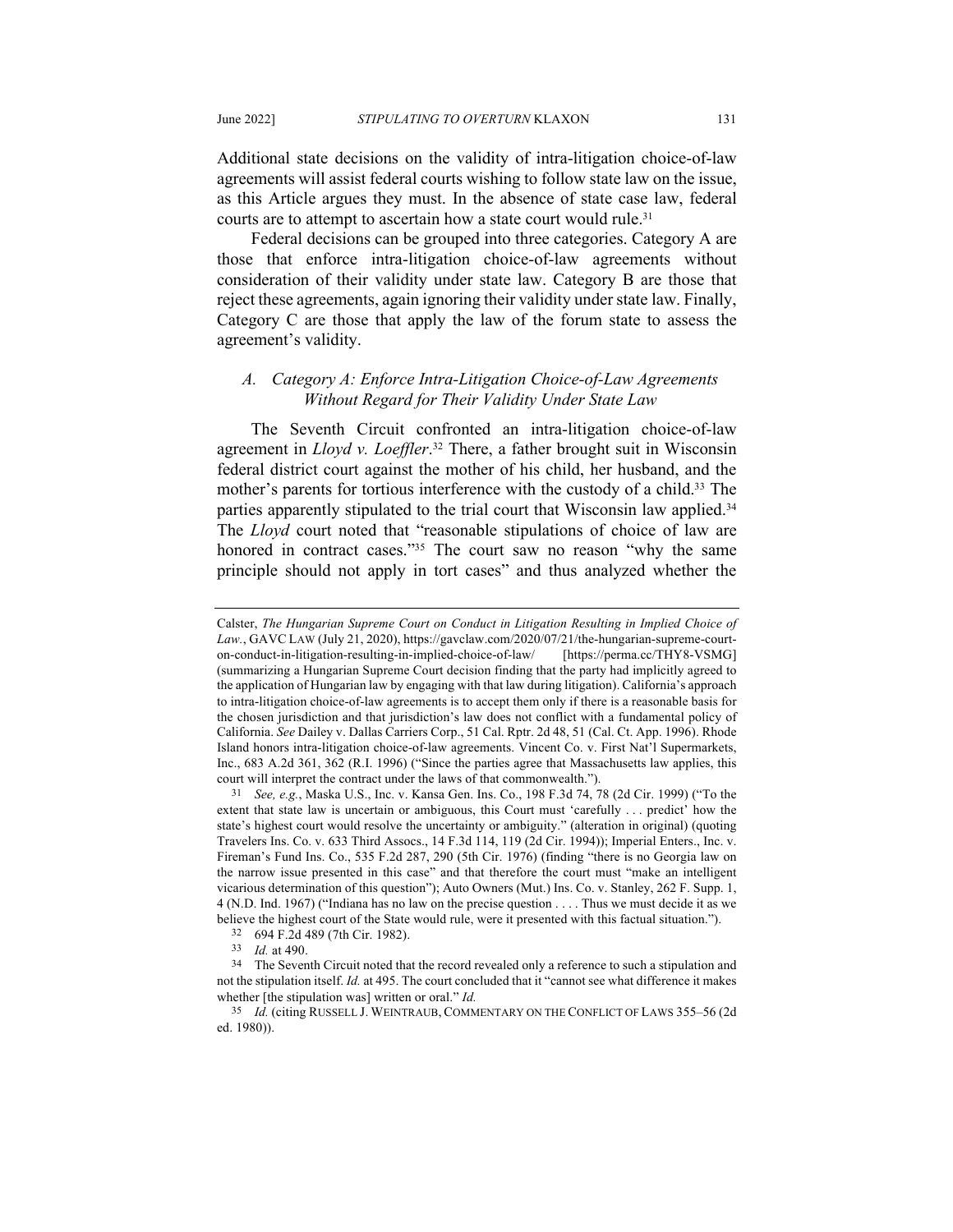stipulation was reasonable.36 The Seventh Circuit concluded the intralitigation choice-of-law agreement was reasonable (and therefore enforceable) because, had the parties not raised the choice-of-law issue, Wisconsin would have defaulted to the application of its own law.<sup>37</sup> Though the court looked to Wisconsin law to determine if the stipulation was enforceable, this was not a pure application of state law because the test being applied was whether the stipulation was reasonable.<sup>38</sup> The court simply relied on Wisconsin law in concluding it was.39

The Seventh Circuit again confronted an intra-litigation choice-of-law agreement in *Auto-Owners Insurance Co. v. Websolv Computing, Inc.*<sup>40</sup> In *Auto-Owners*, an insurer and the insured agreed before the district court that Iowa law applied.41 The district court disregarded the parties' agreement and applied the law of Illinois, the forum state.42 The Seventh Circuit reversed, finding that Iowa law applied. <sup>43</sup> "First, and most importantly, the parties agreed that Iowa law should control their dispute," began the panel.<sup>44</sup> The Court then reiterated its holding from *Lloyd*: "We honor reasonable choiceof-law stipulations in contract cases regardless of whether such stipulations were made formally or informally, in writing or orally."45 The Seventh Circuit found that the parties' "choice of Iowa law is entirely reasonable" and thus applied it.46

Some federal courts uphold even tacit agreements regarding the applicable law.47 One example is *Tehran-Berkeley Civil & Environmental* 

<sup>36</sup> *Id.*

<sup>37</sup> *Id.* (citing Central Soya Co. v. Epstein Fisheries, Inc., 676 F.2d 939, 941 (7th Cir. 1982)). The *Central Soya* court did not cite any authority for the proposition that a "Wisconsin (or any) state court" would default to the application of its own law where "the parties did not explicitly indicate which law they thought governed." 676 F.2d at 939. The Court said only that a Wisconsin court resorting to the application of Wisconsin law was "an implicit rule of Wisconsin conflicts law." *Id.*

<sup>38</sup> *See supra* note 37 and accompanying text.

<sup>39</sup> *Id.*

<sup>40</sup> 580 F.3d 543 (7th Cir. 2009).

<sup>41</sup> *Id.* at 546.

<sup>42</sup> *Id.*

<sup>43</sup> *Id.*

<sup>44</sup> *Id.* at 546–47.

<sup>45</sup> *Id.* at 547 (citing Lloyd v. Loeffler, 694 F.2d 489, 495 (7th Cir. 1982)).

<sup>46</sup> *Id.* The *Auto-Owners* court also concluded that the application of the forum state's choiceof-law principles would lead to the application of Iowa law. *Id.* This was apparently dicta because the court had already determined that the parties' stipulation that Iowa law applied yielded the application of Iowa law.

<sup>47</sup> *See, e.g.*, Bennett v. Sterling Planet, Inc., 546 F. App'x 30, 33 (2d Cir. 2013) ("In a diversity case, where the parties have agreed to the application of the forum law—as evidenced by reliance on that law in the parties' briefing, as in this case—their agreement ends the choice-of-law inquiry."); Whole Enchilada, Inc. v. Travelers Prop. Cas. Co. of Am., 581 F. Supp. 2d 677, 689 (W.D. Pa. 2008) ("Furthermore, as the policies at issue are silent as to governing law, and both parties appear to implicitly agree that Pennsylvania law applies, the Court need not engage further in a choice of law analysis."); *see also infra* notes 48–52 and accompanying text.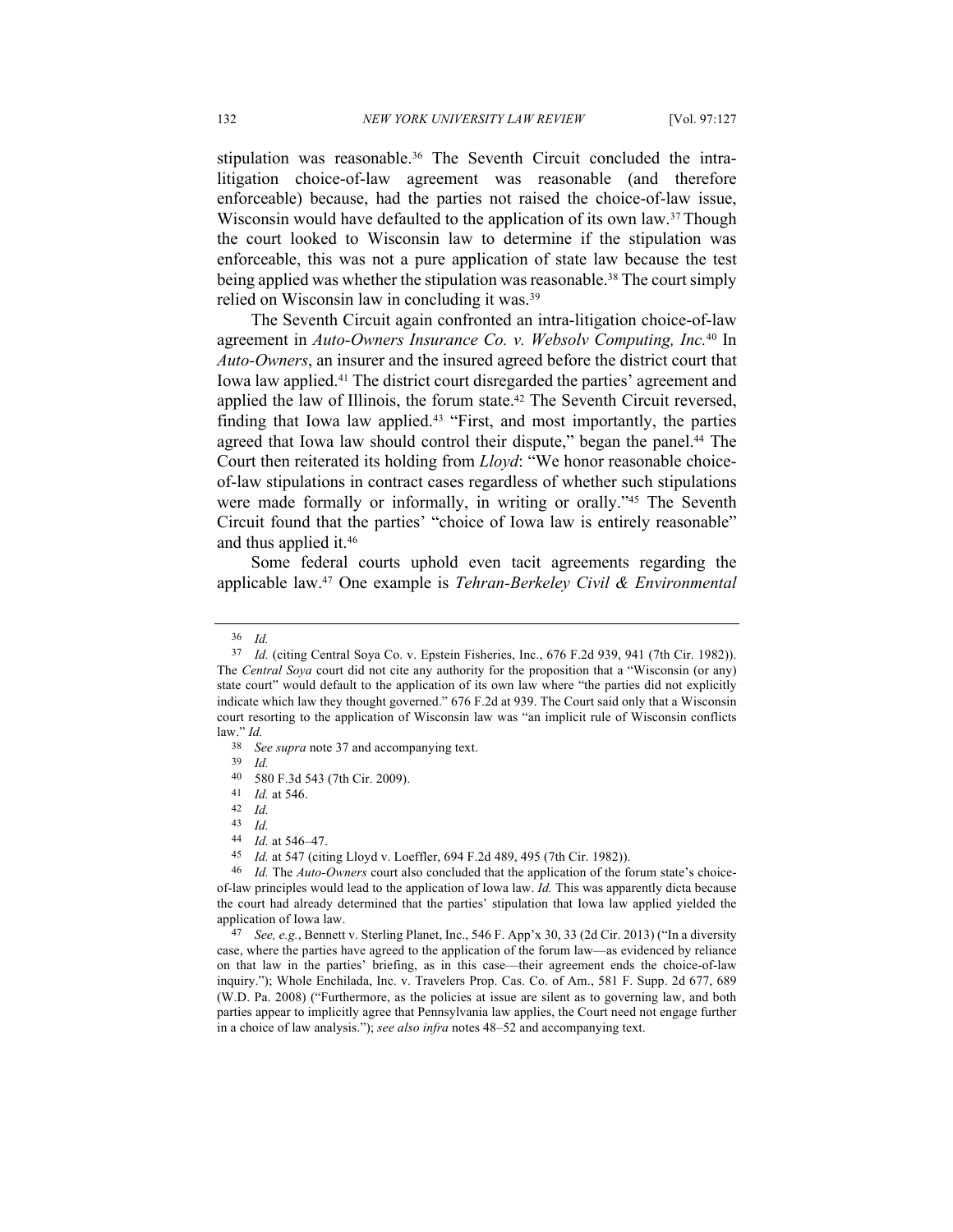*Engineers v. Tippetts-Abbett-McCarthy-Stratton.*<sup>48</sup> There, a firm agreed to conduct environmental investigations on the site of a planned international airport in Tehran, Iran, but the contract failed to specify the governing law.49 Though the parties' briefs relied upon New York law, the Second Circuit noted that "Iranian law could apply, since the contract was executed and performed in that country."50 Nevertheless, the Court applied New York law "[u]nder the principle that implied consent to use a forum's law is sufficient to establish choice of law . . . . "<sup>51</sup> By citing New York cases in their briefs, the parties had consented, perhaps unwittingly, to the court's application of that state's legal principles in deciding the case.<sup>52</sup>

# *B. Category B: Decline to Enforce Intra-Litigation Choice-of-Law Agreements Without Regard for Their Validity Under State Law*

The Third Circuit cast a more skeptical eye on an intra-litigation choiceof-law agreement in *Consolidated Water Power & Paper Co. v. Spartan Aircraft Co*. <sup>53</sup> In that case, the court noted that the parties had "endeavored to provide choice-of-law rules by the novel expedient of stipulating that breach of warranty matters are to be governed by the laws of Wisconsin and that liability for misrepresentation in the nature of fraud is to be governed by the law of Oklahoma."54 The Third Circuit refused to be bound by the agreement, reasoning that "no stipulation made after litigation has begun as to the law which is to determine it has ever been upheld so far as we know. Nor do we think it likely to be."55

In *Ezell v. Hayes Oilfield Construction Co.*, <sup>56</sup> the Fifth Circuit also rejected an intra-litigation choice-of-law stipulation, one that sought to have Mississippi law applied.57 The court recited *Klaxon*'s holding: that a federal court sitting in diversity must apply the choice-of-law rules of the forum state, which in *Ezell* was Louisiana.<sup>58</sup> Turning to the stipulation, the Fifth Circuit distinguished the parties' agreement from a contractual choice-oflaw provision, which the court noted Louisiana would honor.<sup>59</sup> But the panel noted that the "pretrial stipulation . . . is not a contractual provision and is no

<sup>48</sup> 888 F.2d 239 (2d Cir. 1989).

<sup>49</sup> *Id.* at 240, 242.

<sup>50</sup> *Id.* at 242.

<sup>51</sup> *Id.* (citing Larsen v. A.C. Carpenter, Inc., 620 F. Supp. 1084, 1103 (E.D.N.Y. 1985), *aff'd*, 800 F.2d 1128 (2d Cir. 1986) (mem.)).

<sup>52</sup> *Id.*

<sup>53</sup> 185 F.2d 947 (3d Cir. 1950).

<sup>54</sup> *Id.* at 949.

<sup>55</sup> *Id.* Lawyers for the parties "backed away from" the stipulation at oral argument, according to the court. *Id.* 

<sup>56</sup> 693 F.2d 489 (5th Cir. 1982).

<sup>57</sup> *Id.* at 492.

<sup>58</sup> *Id.*

<sup>59</sup> *Id.* at n.2.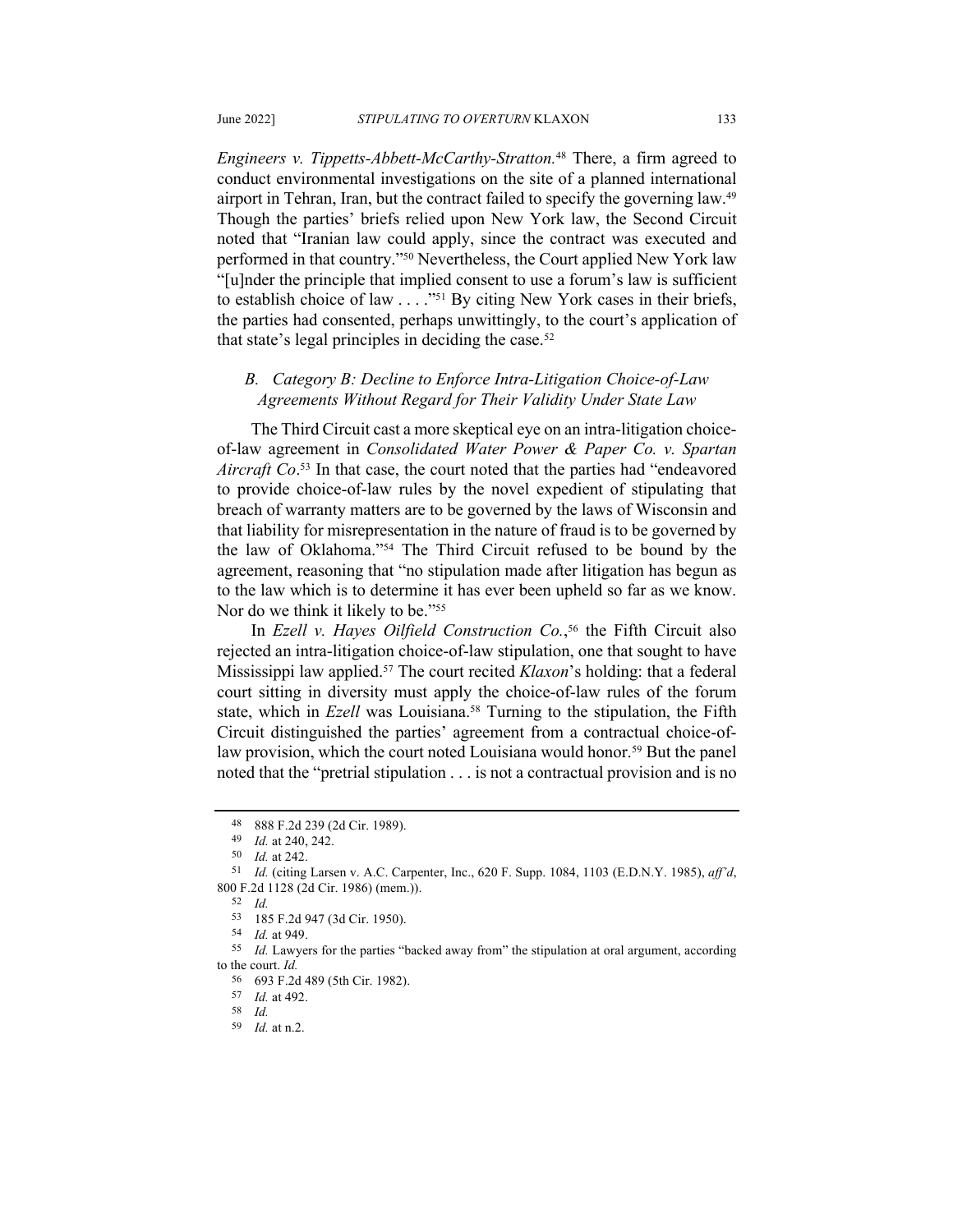more binding on us than any pretrial stipulation as to the content of Louisiana law."60 The court did not cite Louisiana law in rejecting the intra-litigation choice-of-law agreement; thus, it is not entirely clear whether the Fifth Circuit believed itself to be applying Louisiana choice-of-law rules to disregard the parties' stipulation, or whether it invalidated the stipulation on some other grounds.

Because of the ambiguity as to why the *Ezell* court invalidated the stipulation, that case provides a nice transition to the third approach taken by federal courts toward intra-litigation choice-of-law agreements, and the one this Article ultimately argues should be followed: enforcing these agreements if and only if the forum state would recognize them.

#### *C. Category C: Apply the Law of the Forum State*

The majority of federal court decisions discussing the validity of intralitigation choice-of-law agreements do so without reference to the law of the forum state. However, two courts have considered how courts of the forum state would look upon such agreements.

The Seventh Circuit returned to the effectiveness of intra-litigation choice-of-law agreements in *Twohy v. First National Bank of Chicago*, 61 focusing on how the courts of the forum state, Illinois, would treat the stipulation.<sup>62</sup> The parties had stipulated that Spanish law applied.<sup>63</sup> But the court encountered a problem: Illinois law was "silent on the issue of the effectiveness of choice of law stipulations by litigants."64 The Seventh Circuit concluded that the stipulation would be valid under Illinois law both because that state "recognizes the enforceability of choice of law clauses in contracts"65 and because Illinois conflict-of-law doctrine would call for the

<sup>60</sup> *Id.* Having invalidated the parties' pretrial stipulation that Mississippi law applied, the court found that no conflict existed between Louisiana and Mississippi law on the issues and that no choice-of-law determination was required. *Id.* at 492.

<sup>61</sup> 758 F.2d 1185 (7th Cir. 1985).

<sup>62</sup> *Id.* at 1190 ("Our task is to determine whether the Illinois courts are likely to adopt the *Lloyd* rule in the future.") (first citing Huff v. White Motor Corp., 565 F.2d 104, 106 (7th Cir. 1977); and then citing 19 CHARLES A. WRIGHT, ARTHUR R. MILLER & EDWARD H. COOPER, FEDERAL PRACTICE AND PROCEDURE: JURISDICTION § 4507, at 103 (1982)). In *Twohy*, the Seventh Circuit suggested it was taking the issue from *Lloyd*—whether parties can stipulate to the applicable law and simply applying the choice-of-law rules of a different forum state: Illinois, instead of Wisconsin as in *Lloyd*. *See id.* ("The reasoning of *Lloyd* applies equally well to the present case despite the fact that Illinois conflict of law principles govern this case, as opposed to those of Wisconsin in *Lloyd*."). But the *Lloyd* court did not rely entirely on state law to find the stipulation in that case valid; it asked whether the choice-of-law stipulation was reasonable—a question with no apparent basis in Wisconsin law—and simply looked to state law in deciding that it was. *See supra* notes 35–39 and accompanying text. *Twohy* is a more straightforward application of state law than *Lloyd*, thus its grouping in Category C.

<sup>63</sup> *Twohy*, 758 F.2d at 1189.

<sup>64</sup> *Id.* at 1190.

<sup>65</sup> *Id.* (first citing Keller v. Brunswick, 369 N.E.2d 327, 329 (Ill. App. Ct. 1977); and then citing Carter v. Catamore Co., 571 F. Supp. 94, 95 (N.D. Ill. 1983)).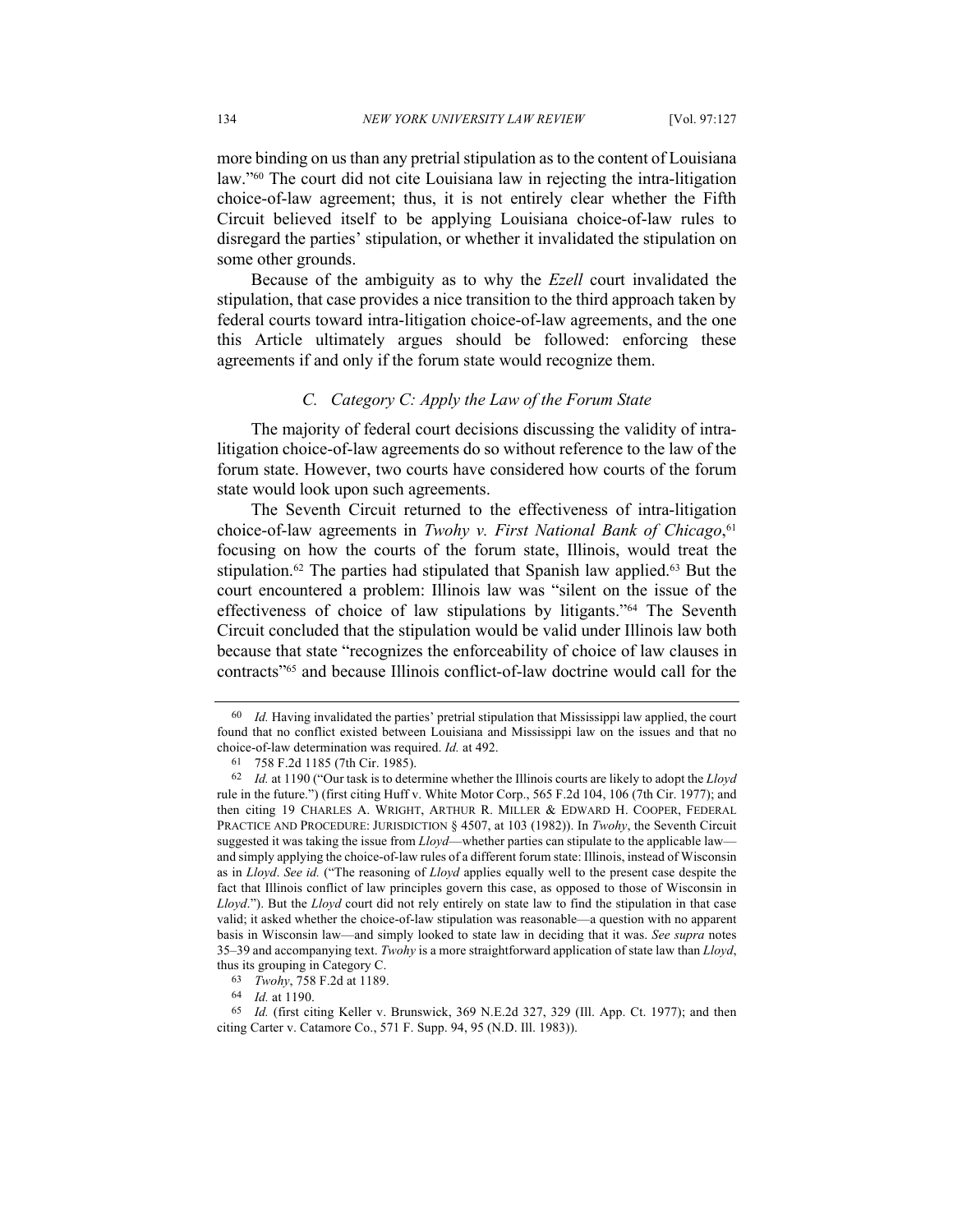application of Spanish law. 66

In the absence of an explicit choice-of-law stipulation, a district court in the Second Circuit applied state law rather than simply enforce an implicit agreement.67 The parties in *Sportsinsurance.com v. Hanover Insurance Co.* mutually relied upon New York law in their briefs.68 In a footnote, the court pointed out the inherent tension between *Tehran-Berkeley*, which held that litigants' joint citation to a jurisdiction's law ends the choice-of-law analysis,69 and *Klaxon*, which requires federal courts sitting in diversity to apply the forum state's choice-of-law rules.70 Noting that, under *Klaxon*, it must apply New York choice-of-law principles, the court engaged in a conflict-of-law analysis and found that New York law applied because it was the "principal location of the insured risk."71

The Category C cases demonstrate courts' attempts to apply the law of the forum state when faced with either an explicit or implicit choice-of-law agreement. Though *Twohy* analyzed whether the law of the forum state would recognize the agreement and *Sportsinsurance.com* did not, both courts applied forum state law.

#### III.

#### DON'T FORGET THE FORUM STATE: REASONS TO APPLY STATE LAW

This Part argues that the validity of intra-litigation choice-of-law agreements is a matter of state, not federal, law.72 At least three reasons support this conclusion. First, *Klaxon* instructs federal courts sitting in diversity to apply state conflict-of-law law, and a determination of whether litigants can bind the court as to the governing law is inherently one of conflicts of law. Second, the Rules of Decision Act, 28 U.S.C. § 1652, requires the application of state law on this issue. Finally, the question of whether contractual choice-of-law provisions are valid is one of state law, and intra-litigation choice-of-law agreements should be treated similarly; distinctions should not be drawn between the two on the basis of substance and procedure.

<sup>66</sup> *See id.* at 1191 & n.2 (first citing P.S. & E., Inc. v. Selastomer Detroit, Inc., 470 F.2d 125 (7th Cir. 1972); and then citing Ingersoll v. Klein, 262 N.E.2d 593 (Ill. 1970)) (finding that the Illinois courts would adopt the *Lloyd* rule, which here would recognize Spanish law as the reasonable choice).

<sup>67</sup> Sportsinsurance.com v. Hanover Ins. Co., No. 20-CV-403, 2021 WL 781286 (N.D.N.Y. Mar. 1, 2021).

<sup>68</sup> *See id*.

<sup>69</sup> *See supra* notes 51–52 and accompanying text.

<sup>70</sup> *Sportsinsurance.com*, 2021 WL 781286, at \*4 n.1.

<sup>71</sup> *Id.* (quoting Zurich Ins. Co. v. Shearson Lehman Hutton, Inc., 642 N.E.2d 1065, 1069 (N.Y. 1994)).

<sup>72</sup> For an argument that choice of law is not a matter of state law and *Klaxon* should be overturned, see generally Mark D. Rosen, *Choice-of-Law as Non-Constitutional Federal Law*, 99 MINN. L. REV. 1017 (2015).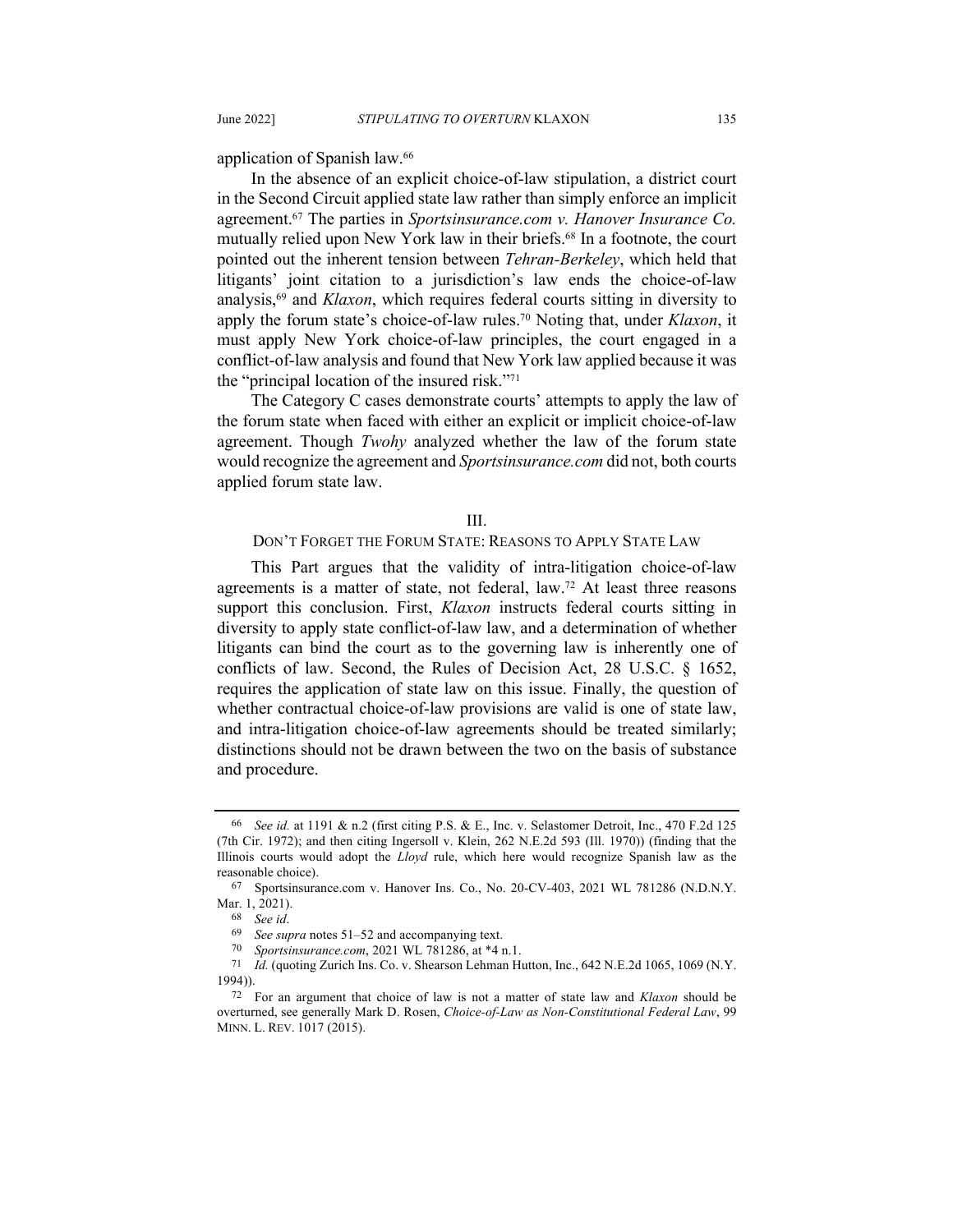I begin by returning to *Klaxon*, which, as discussed above, held that there can be no independent determinations by federal courts in "the field of conflict of laws."73 Put differently, the law of the forum state, not that of the United States, must determine which jurisdiction's law applies.74 When the courts in categories A and B above decided to enforce or reject intralitigation choice-of-law agreements without considering state law, they violated this principle. The litigants in those cases attempted to wrest the question of whose law applies from judicial control; a decision condoning or condemning the practice that is unmoored from state law is in essence an independent conflict-of-law determination by the federal courts. Law, after all, must come from some identifiable source.75

Next, state law must govern the validity of intra-litigation choice-oflaw agreements because federal statute requires it. According to the Rules of Decision Act, "[t]he laws of the several states, except where the Constitution or treaties of the United States or Acts of Congress otherwise require or provide, shall be regarded as rules of decision in civil actions in the courts of the United States, in cases where they apply."76 One of *Erie*'s premises is that the "laws of the several states" includes state court decisions<sup>77</sup> and is not limited to "positive statutes of the state."78

The Rules of Decision Act applies to situations where "a federal common-law rule, which is not the subject of a congressional statute or a rule of procedure adopted by the Supreme Court under the aegis of the Rules

<sup>73</sup> Klaxon Co. v. Stentor Elec. Mfg. Co., 313 U.S. 487, 496 (1941).

<sup>74</sup> This result might be constitutionally compelled. *See* Bradford R. Clark, Erie*'s Constitutional Source*, 95 CALIF. L. REV. 1289, 1302 (2007) ("Thus, in the absence of an applicable rule of decision supplied by the 'Constitution,' 'Laws,' or 'Treaties' of the United States, federal courts simply lack constitutional authority to disregard state law." (quoting U.S. CONST. art. VI)).

<sup>75</sup> *See* S. Pac. Co. v. Jensen, 244 U.S. 205, 222 (1917) (Holmes, J., dissenting) ("The common law is not a brooding omnipresence in the sky but the articulate voice of some sovereign or quasisovereign that can be identified . . . ."); *see also* Henry P. Monaghan, *The Supreme Court, 1974 Term—Foreword: Constitutional Common Law*, 89 HARV. L. REV. 1, 11–12 (1975) ("[*Erie*] recognizes that federal judicial power to displace state law is not coextensive with the scope of dormant congressional power. Rather, the Court must point to some source, such as a statute, treaty, or constitutional provision, as authority for the creation of substantive federal law."). Federal law, for its part, must be promulgated under the "finely wrought and exhaustively considered" process set forth in the Constitution. INS v. Chadha, 462 U.S. 919, 951 (1983).

<sup>76</sup> 28 U.S.C. § 1652.

<sup>77</sup> *See* Erie R.R. Co. v. Tompkins, 304 U.S. 64, 73 (1938) (holding that federal diversity courts should apply "the law of the State, unwritten as well as written"). The *Erie* Court relied upon legislative history research by Charles Warren to conclude that state law includes state case law. *See id.* at 73 n.5 (citing Charles Warren, *New Light on the History of the Federal Judiciary Act of 1789*, 37 HARV. L. REV. 49, 51–52, 81–88, 108 (1923)).

<sup>78</sup> *Id.* at 71 (quoting Swift v. Tyson, 41 U.S. (16 Pet.) 1, 18 (1842)). The interpretation of the Rules of Decision Act alone, however, was not enough; the unconstitutionality of *Swift*, in addition to the Rules of Decision Act, compelled *Erie*'s holding. *Id.* at 77–78 ("If only a question of statutory construction were involved, we should not be prepared to abandon a doctrine so widely applied throughout nearly a century.").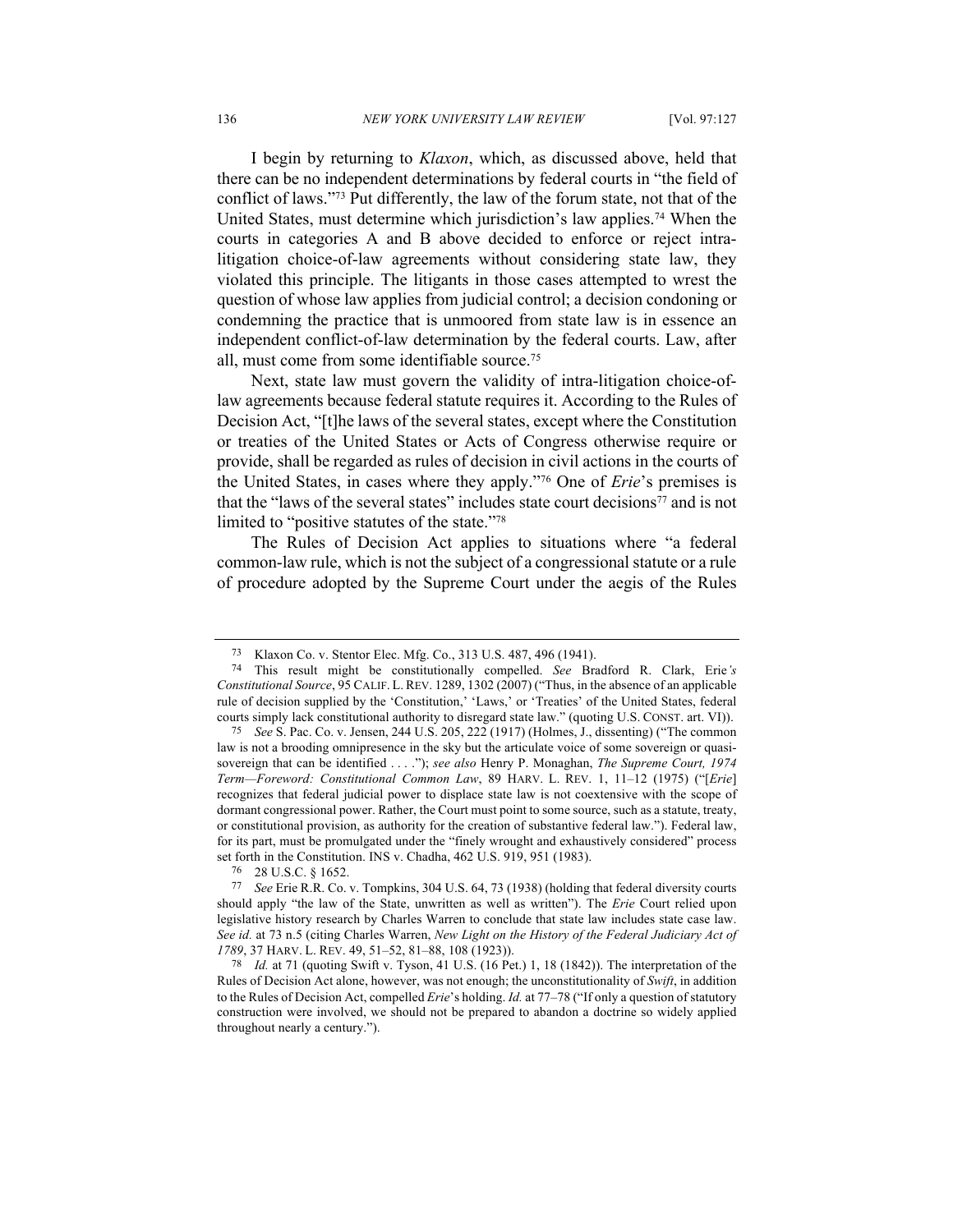Enabling Act, conflicts with state law."79 Federal courts assessing the validity of intra-litigation choice-of-law agreements without consideration of state law—the approaches of the courts in categories A and B *supra* apply federal common law. For instance, in *Lloyd*, the Seventh Circuit applied a rule of reasonability to find the stipulation valid, citing a treatise as the origin for that test.80 Divining such a rule not only violates *Erie*'s rule against independent determinations of the law by federal courts;<sup>81</sup> it also displaces conflicting state law. State courts are likely to have either directly

addressed the enforceability of intra-litigation choice-of-law agreements or provided clues as to how they might treat such an agreement.82 Under the Rules of Decision Act, state law prevails in conflicts with judge-made federal law except where no substantive reason supports the state rule.<sup>83</sup> Because a state's application of its own choice-of-law principle is an "important expression<sup>[]</sup> of its domestic policy,<sup>384</sup> state law must determine the validity of intra-litigation choice-of-law agreements.

A final reason why state law must govern the validity of intra-litigation choice-of-law agreements is that they should be treated identically to contractual choice-of-law clauses, which are enforced or rejected on the basis of state law.85 Judge Richard Posner argued against identical treatment and suggested in *Wood v. Mid-Valley Inc.* that intra-litigation choice-of-law agreements should be afforded different treatment from contractual choice-

<sup>79</sup> *In re* Air Crash Disaster near Chi., Ill., on May 25, 1979, 803 F.2d 304, 314 (7th Cir. 1986) (first citing Hanna v. Plumer, 380 U.S. 460, 465–68, 468 n.9 (1965); and then citing Roberts v. Sears, Roebuck & Co., 573 F.2d 976, 984 (7th Cir.), *cert. denied*, 439 U.S. 860 (1978)); *see also Hanna*, 380 U.S. at 471–72 ("We are reminded by [*Erie*] that neither Congress nor the federal courts can . . . fashion rules [of decision for federal courts] which are not supported by . . . Article I or some other section of the Constitution; in such areas state law must govern because there can be no other law.").

<sup>80</sup> Lloyd v. Loeffler, 694 F.2d 489, 495 (7th Cir. 1982) (citing RUSSELL J. WEINTRAUB, COMMENTARY ON THE CONFLICT OF LAWS 355–56 (2d ed. 1980)); *see also supra* notes 35–36 and accompanying text.

<sup>81</sup> *See Erie*, 304 U.S. at 79 (declaring unconstitutional the *Swift v. Tyson* doctrine that federal courts have the ability to give independent judgments of state law).

<sup>82</sup> *See supra* note 30. Even if a federal court were unsure as to whether a court of the state in which it sits would honor the parties' agreement, it would stay truer to the Rules of Decision Act and *Klaxon* by ignoring the agreement and applying whatever conflict-of-law tests the forum state has adopted. This is the approach taken by the *Sportsinsurance.com* court. *See supra* note 71 and accompanying text.

<sup>83</sup> *See In re Air Crash Disaster*, 803 F.2d at 314–16; *see also* Huff v. Shumate, 360 F. Supp. 2d 1197, 1201 (D. Wyo. 2004) ("The Rules of Decision Act applies when the federal rule of decision competing with a state law is wholly judge-made. . . . Choices between state law and federal judge-made law are governed by the Rules of Decision Act and cases construing it.").

<sup>84</sup> *See, e.g.*, Russell J. Weintraub, *The Erie Doctrine and State Conflict of Laws Rules*, 39 IND. L.J. 228, 242 (1964) ("[T]he choice-of-law rules of a state are important expressions of its domestic policy.").

<sup>85</sup> *See, e.g.*, Collins v. Mary Kay, Inc., 874 F.3d 176, 183–84 (3d Cir. 2017) (analyzing validity of contractual choice-of-law provision by citing New Jersey law).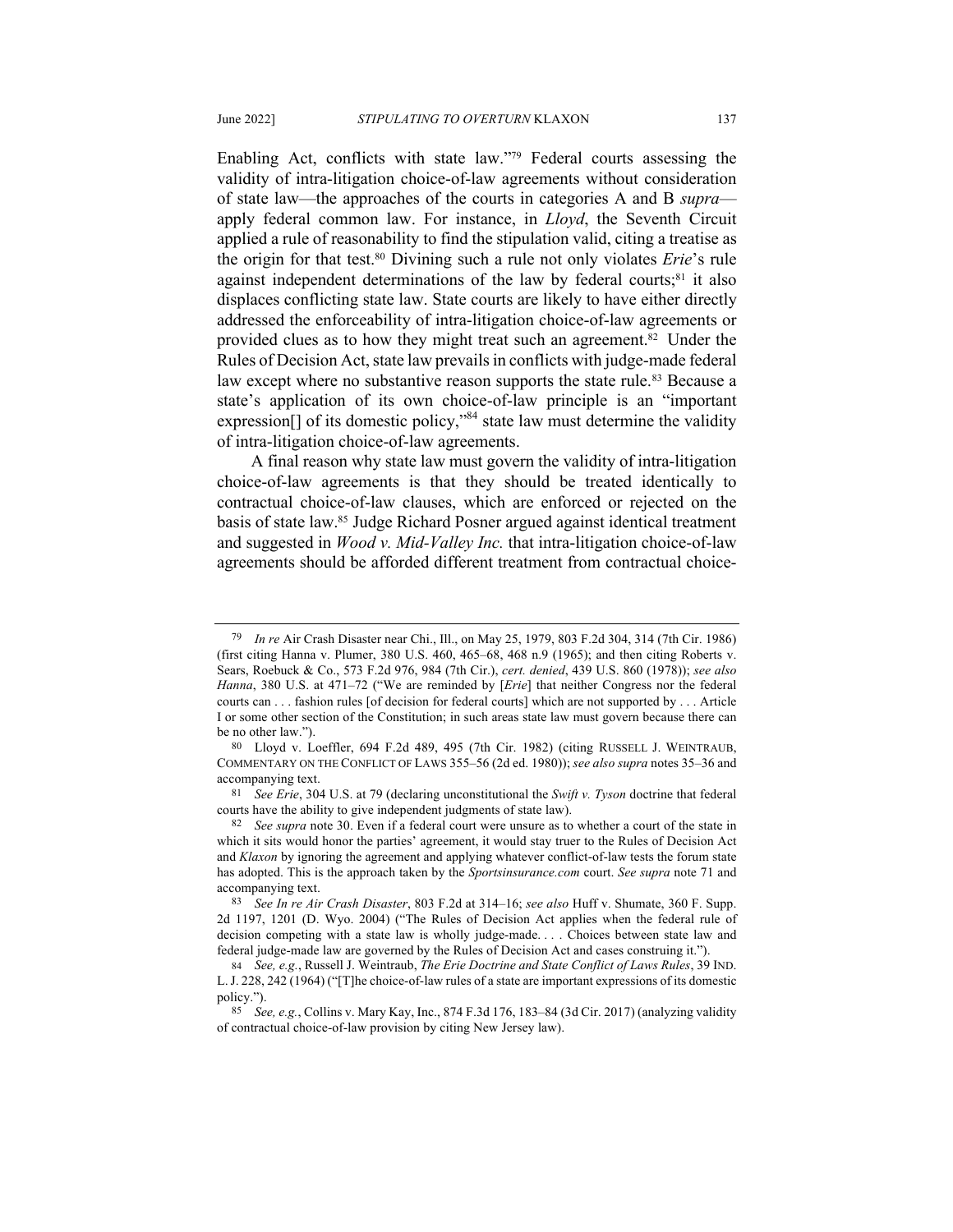of-law agreements.86 The validity of a contractual choice-of-law provision is a matter of state law, he wrote, citing *Klaxon*. <sup>87</sup> But where "the parties' agreement to the application of a particular state's substantive law is not found in a contract but is either stipulated by the lawyers or inferred from their failure to make an issue of it," the question is not to be resolved by reference to state law.88 Instead, in the intra-litigation context, "[t]he question whether to honor a choice of law stipulation . . . is not a question of choice of law; it is a pure question of procedure . . . ."89

The substance-procedure dichotomy, which originated in *Erie,*  "restricted the power of the federal diversity courts over substantive law, confining them to the task of providing an alternative forum for enforcing legal rights that are created and defined by the states."90 It maintains its role in the resolution of choice-of-law problems.91 But it does not change the mandatory application of state choice-of-law rules to assessments of the validity of intra-litigation choice-of-law agreements.

Though "[c]lassification of a law as 'substantive' or 'procedural' for *Erie* purposes is sometimes a challenging endeavor,"<sup>92</sup> rules regarding the validity of intra-litigation choice-of-law agreements are substantive. Rules of substance affect "rights themselves, the available remedies, *or the rules of decision by which the court adjudicated either*," according to the Supreme Court.93 If an intra-litigation choice-of-law agreement is held to be valid, it does more than simply "alter<sup>[]"</sup> the "rules of decision";<sup>94</sup> it sets them by telling the court which jurisdiction's law provides them. The determination of whether the agreements are enforceable, then, is substantive.

One counter-argument to substantive classification is that intralitigation choice-of-law agreements can be viewed as waivers, whereby the parties surrender the opportunity to contest that the chosen state's law applies. And, at least in the context of the right to a jury trial, the validity of a waiver is a matter of federal procedural law.<sup>95</sup> Thus, perhaps federal courts

<sup>86</sup> 942 F.2d 425, 426 (7th Cir. 1991).

<sup>87</sup> *Id.* (citing Klaxon Co. v. Stentor Elec. Mfg. Co., 313 U.S. 487, 496 (1941)).

<sup>88</sup> *Id.*

<sup>89</sup> *Id.*

<sup>90</sup> Jennifer S. Hendricks, *In Defense of the Substance-Procedure Dichotomy*, 89 WASH. U. L. REV. 103, 110–11 (2011).

<sup>91</sup> *See, e.g.*, Shady Grove Orthopedic Assocs., P.A. v. Allstate Ins. Co., 559 U.S. 393, 410 (2010) ("We have held since *Sibbach*, and reaffirmed repeatedly, that the validity of a Federal Rule [of Civil Procedure] depends entirely upon whether it regulates procedure." (citing Sibbach v. Wilson & Co., 312 U.S. 1, 14 (1941))).

<sup>92</sup> Gasperini v. Ctr. for Humans., Inc., 518 U.S. 415, 427 (1996).

<sup>93</sup> *Shady Grove*, 559 U.S. at 407–08 (emphasis added).

*Id.* at 407.

<sup>95</sup> *See In re* County of Orange, 784 F.3d 520, 530 (9th Cir. 2015) (holding that in federal courts, federal procedural law is what governs the validity of a pre-dispute jury trial waiver). Nevertheless, because state law was more protective than federal law of the jury trial right, the Ninth Circuit applied state law. *Id.* at 531.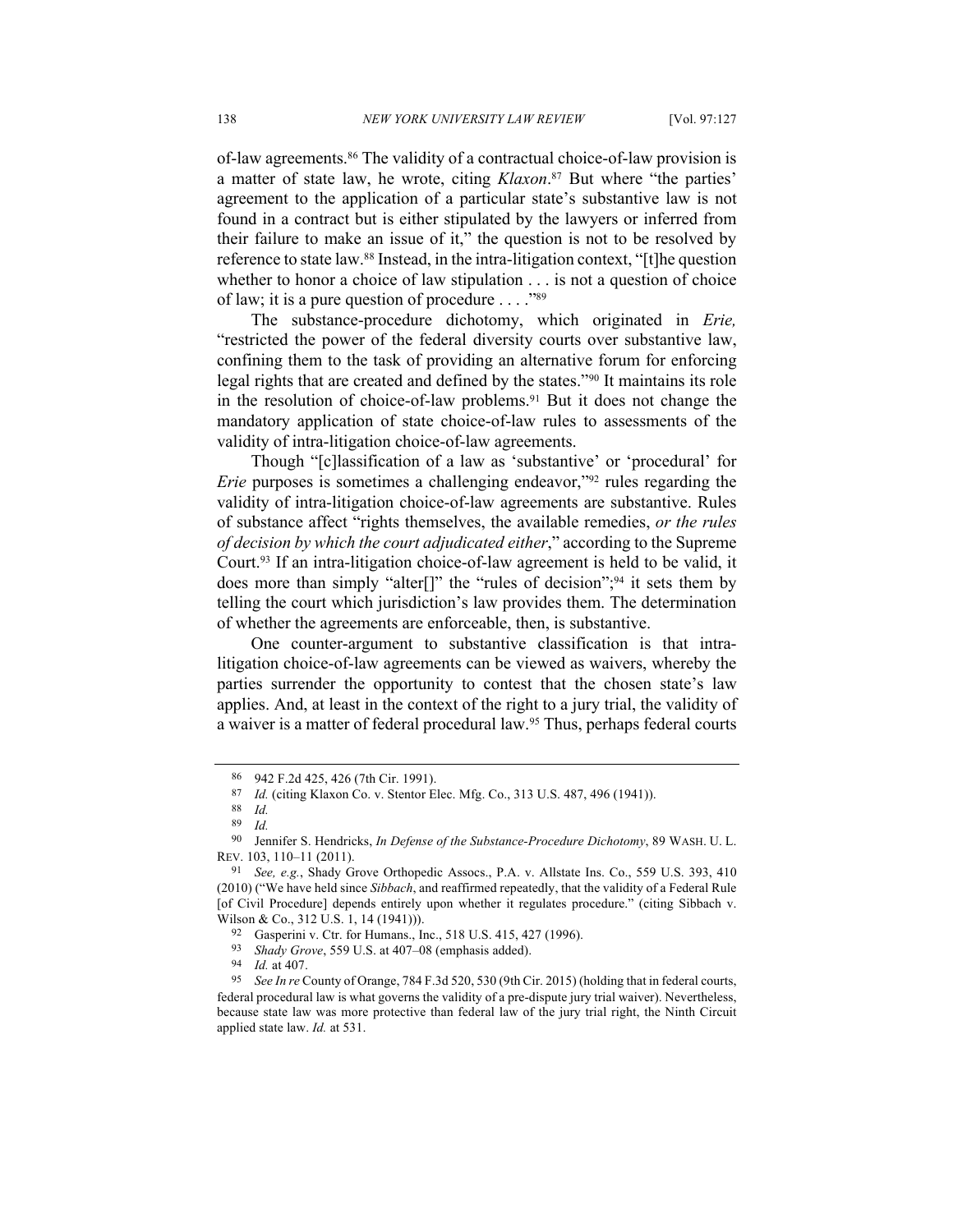simply apply federal procedural law when they enforce these "waivers" of the opportunity to contest choice of law.

But this situation involves a federal common-law procedural rule: courts' ability to accept "waivers" of the choice-of-law issue. And in such situations, "the Court usually uses a policy-focused outcome-determinative approach: a federal court must use a state rule of procedure when using a federal rule would frustrate the 'twin aims of *Erie*' (discouraging forum shopping and avoiding inequities in outcome between state and federal courts)."96 The analysis therefore should lead a court to apply state law. With regard to forum shopping, a party wanting the application of New York law but realizing a New York state court would apply Connecticut law might instead file in New York federal court and hope its adversary "waives" the issue.97 The desire to avoid inequitable outcomes between judicial systems would also favor application of state law; the party in the previous hypothetical might win the case if the New York federal court enforced the "waiver" under federal law to apply New York law but lose it in New York state court (where Connecticut law would have applied).<sup>98</sup> Therefore, even characterizing intra-litigation choice-of-law agreements as waivers does not avoid the *Erie* problem.99

And, as discussed above, the Rules of Decision Act is implicated by federal judges' failure to apply state law in these situations because they present conflicts "between state law and federal judge-made law."100 But,

Rules of Decision Act analysis does not resort to notions of substance and procedure at all. . . . [B]ecause the purposes of the Rules of Decision Act, as interpreted by the Supreme Court, are not only to prevent the frustration of state substantive policy, but also to ensure the outcome of litigation in the forum will not materially differ when it takes place in federal rather than state court.<sup>101</sup>

<sup>96</sup> Jay Tidmarsh, *Procedure, Substance, and* Erie, 64 VAND. L. REV. 877, 898 (2019).

<sup>97</sup> The party agreeing to the waiver might do so because it is not skilled enough to see the strategic advantage to the other side in receiving the application of New York law. *See* Frost, *supra* note 5, at 499 (noting that a "persistent criticism of adversarial procedure" is "that it fails when the parties' skills and resources are not evenly matched"); *see also id.* at 501 ("By raising overlooked issues and legal authority, a judge can ameliorate the imbalances that undermine the adversarial system.").

<sup>98</sup> This is the type of "violence to the principle of uniformity within a state" with which the *Erie* and *Klaxon* Courts were concerned. Klaxon Co. v. Stentor Elec. Mfg. Co., 313 U.S. 487, 496 (1941).

<sup>99</sup> Finding that the parties have waived the issue in the first place is also inconsistent with our common law system, where judicial decisions have application to the resolution of future disputes. *See* Frost, *supra* note 5, at 493 ("[L]itigant-specific rationales . . . cannot justify issuing incorrect statements of law that will bind, or at least affect, all those similarly situated to the parties before the court."); *see also infra* Part IV.

<sup>100</sup> Huff v. Shumate, 360 F. Supp. 2d 1197, 1201 (D. Wyo. 2004).

<sup>101</sup> *Id.* (first citing Hanna v. Plumer, 380 U.S. 460, 465–66 (1965); and then citing Guaranty Trust Co. v. York, 326 U.S. 99, 108–09 (1945)).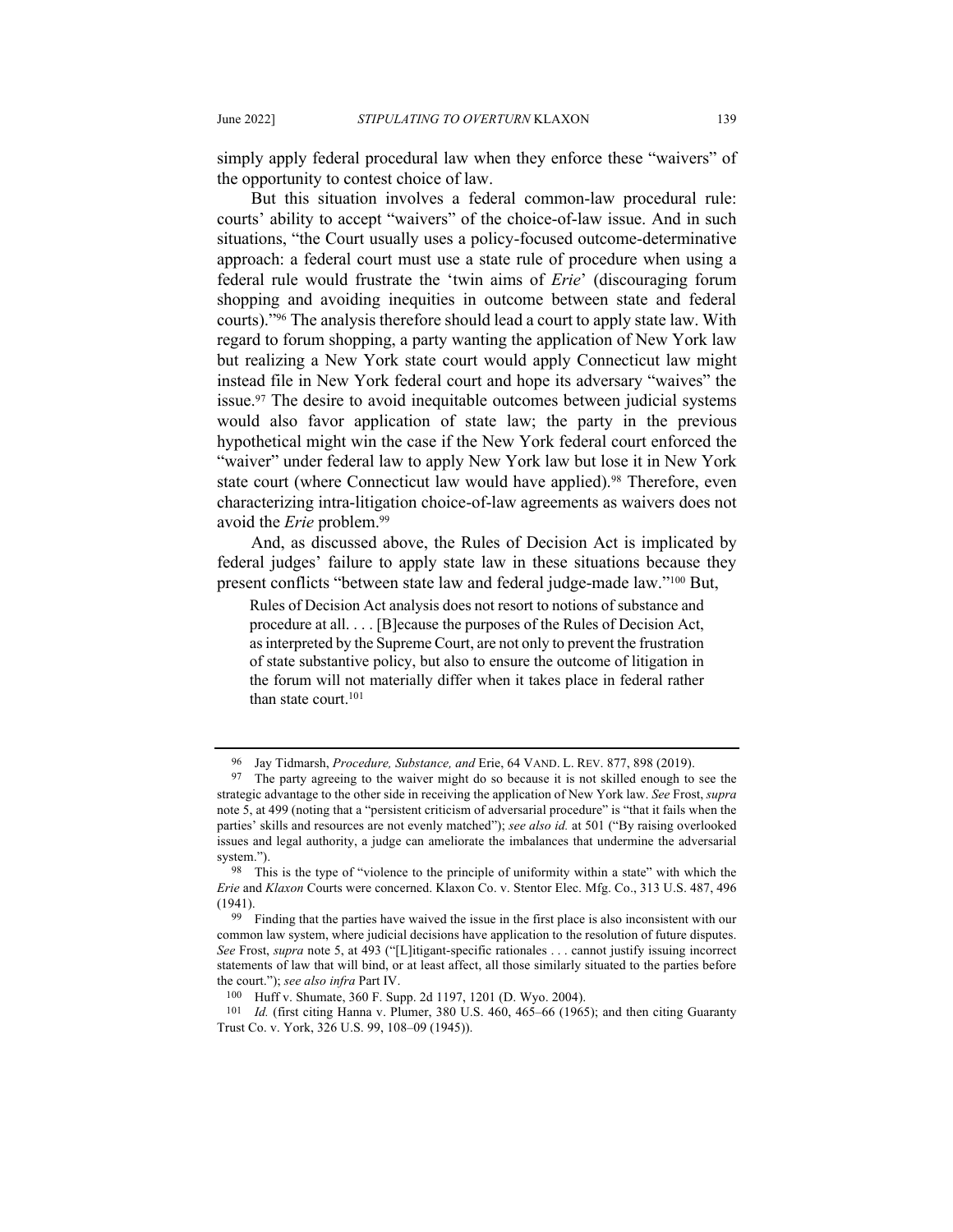Thus, because of the Rules of Decision Act, the substance-procedure divide is inapplicable to this precise problem.

In sum, federal courts exercising diversity jurisdiction must look to state law in analyzing whether they may or must honor parties' intra-litigation choice-of-law agreements. *Klaxon* and the Rules of Decision Act both require it. State law governs the validity of contractual choice-of-law provisions; there is no reason another rule should apply to intra-litigation choice-of-law agreements. It is incongruent with our judicial system to allow federal common law to displace state law in this area.

#### IV.

# SUA SPONTE REVIEW OF INTRA-LITIGATION CHOICE-OF-LAW AGREEMENTS

This Part argues that federal courts are obligated<sup>102</sup> to apply the forum state's choice-of-law principles and must raise the issue sua sponte even where the parties agree upon the governing law.<sup>103</sup>

There is a norm against judicial issue creation, $104$  despite the long-

<sup>102</sup> Few would question a court's *ability* to engage in a sua sponte choice-of-law analysis. *See* Kamen v. Kemper Fin. Servs., Inc., 500 U.S. 90, 99 (1991) ("When an issue or claim is properly before the court, the court is not limited to the particular legal theories advanced by the parties, but rather retains the independent power to identify and apply the proper construction of governing law."); *But see* Greenlaw v. United States, 554 U.S. 237, 243 (2008) ("In our adversary system, in both civil and criminal cases, in the first instance and on appeal, we follow the principle of party presentation. . . . [W]e rely on the parties to frame the issues for decision and assign to courts the role of neutral arbiter of matters the parties present.").

<sup>103</sup> One possible critique of judicial issue creation is that judges risk transforming themselves into advocates. *See* STEPHAN LANDSMAN, THE ADVERSARY SYSTEM: A DESCRIPTION AND DEFENSE 1 (1984) (citing Lon L. Fuller, *The Adversary System*, in TALKS ON AMERICAN LAW 34, 34–35 (Harold J. Berman ed., 1961)). That risk seems minimal if judges scrutinize every intralitigation choice-of-law agreement to determine if it comports with forum state law. *See* Frost, *supra* note 5, at 501 ("If a judge realizes that there is an important legal argument that has been overlooked, or valuable precedent that has gone uncited, the judge does not act as advocate if she points out the missing information and provides *both* parties with an opportunity to address the issues she has identified."); *see also id.* at 502 ("[T]here is no reason to think that a judge who notes an overlooked issue and asks the parties to investigate and brief it will review that issue any differently than a question raised by the parties themselves."). Professor Frost suggested that, to preserve litigant autonomy when judges raise issues sua sponte, those judges could order supplemental briefing. *See id.* at 505; *see also id.* at 508 ("[I]f judges do see an argument missed by the parties, they should be free to raise it on the condition that it is closely related to the legal question before them, and the parties are given a chance to voice their views on the issue."). Supplemental briefing could easily be utilized in situations where neither party addresses which state's law the forum state would choose, or whether the forum state would uphold an intralitigation choice-of-law agreement.

<sup>104</sup> *See* Frost, *supra* note 5, at 455 (describing "the conventional view that the parties to litigation, and not the judge, are responsible for raising the legal questions that will ultimately be resolved by the court"); *see also* Lee Epstein, Jeffrey A. Segal & Timothy Johnson, *The Claim of Issue Creation on the U.S. Supreme Court*, 90 AM. POL. SCI. REV. 845 (1996) (noting a norm against the "creation of issues not raised in the record before the Court"). As Professor Frost points out, though, even *Erie* was decided on grounds not raised by the parties. Frost, *supra* note 5, at 450 (noting that "neither the [*Erie*] petitioner nor the respondent took issue with *Swift v. Tyson*'s holding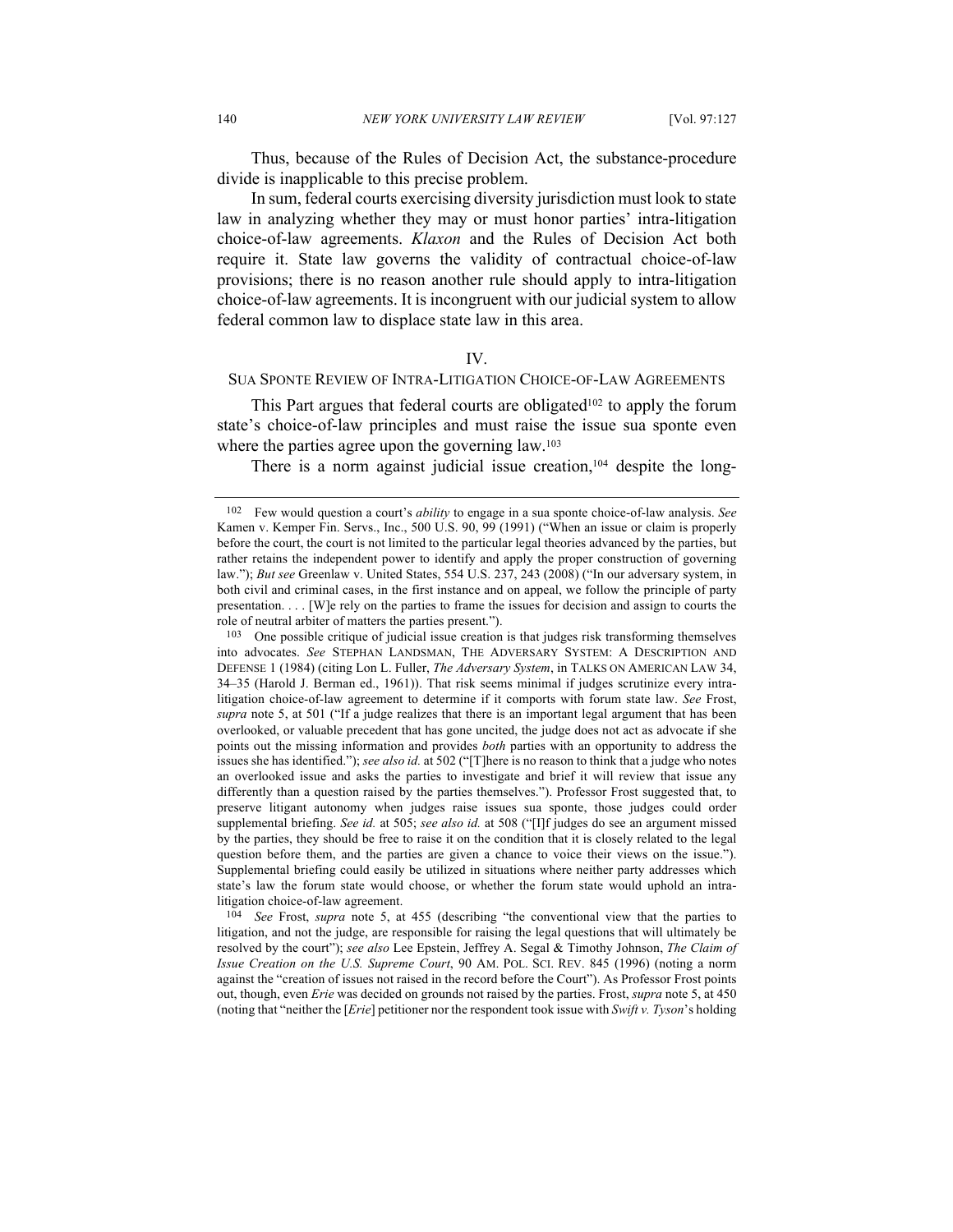established "duty of the judicial department to say what the law is."105 More specific to this issue, Judge Posner observed that "[c]ourts do not worry about conflict of laws unless the parties disagree on which state's law applies."106 To do so "would be a foolish expenditure of judicial resources," according to another Seventh Circuit panel.<sup>107</sup> The Sixth Circuit noted that courts "regularly rely on the litigants' agreement about the governing law ... to avoid deciding what could be knotty choice-of-law questions."<sup>108</sup> Though judicial economy is not on the side of disturbing (or analyzing) the parties' agreement (or their silence, in the circumstance of an implied agreement), there still remains good reason for doing so.

First, as one scholar has observed, relying on the parties' presentation offends precedent in two ways: by leading to the development of new case law that is inconsistent with existing law (such as *Klaxon*), and by lessening the power of stare decisis as parties and judges become free to ignore it.109 Second, because the decision of which jurisdiction's law applies implicates federalism concerns, which in turn implicate the Constitution,<sup>110</sup> federal courts must not simply defer to the parties' agreement.111 Finally, deferring to the parties' agreement as to the applicable law could lead to absurd results.112

To start, relying solely on the parties' presentation of the choice-of-law issue is "incompatible with the power of precedent in a common law system."113 The Supreme Court has held that federal courts exercising

109 Frost, *supra* note 5, at 492.

110 The doctrine of Swift v. Tyson, 41 U.S. (1 Pet.) 1 (1842), had given courts permission "to disregard state court decisions and exercise independent judgment[.]" Clark, *supra* note 74, at 1291; *see also id.* at 1309 (noting *Swift* "eventually degenerated into an excuse for federal courts to make their own body of law in diversity cases"). The Supreme Court held in *Erie* that this was "'an unconstitutional assumption of powers by courts of the United States . . . .'" Erie R.R. Co. v. Tompkins, 304 U.S. 64, 79 (1938).

111 *See* Schlesinger v. Councilman, 420 U.S. 738, 743 (1975) ("We granted the petition, and although normally we do not consider questions raised neither below nor in the petition, the jurisdictional and equity issues necessarily implicit in this case seemed sufficiently important to raise them sua sponte." (citations and footnote omitted)); Thomas v. Indiana, 910 F.2d 1413, 1415 (7th Cir. 1990) ("And delicate questions of comity can be raised on the court's own initiative . . . .").

that federal courts sitting in diversity jurisdiction could create federal common law, and yet the Court overruled *Swift* and required federal courts to abide by state common law rules") (footnote omitted).

<sup>105</sup> Marbury v. Madison, 5 U.S. (1 Cranch) 137, 177 (1803).<br>106 Wood v. Mid Valley Inc., 942 E 2d 425, 427 (7th Cir. 19

<sup>106</sup> Wood v. Mid-Valley Inc*.*, 942 F.2d 425, 427 (7th Cir. 1991). Professor Frost observed that "Judge Posner seems to view his role entirely as a dispute resolver in the adversarial tradition, rather than also as a law pronouncer in the common law tradition." Frost, *supra* note 5, at 508. This is problematic, according to Professor Frost, because American appellate decisions have consequences for "more than just the party before the court." *Id.*

<sup>107</sup> Mass. Bay Ins. Co. v. Vic Koenig Leasing, Inc., 136 F.3d 1116, 1120 (7th Cir. 1998).

<sup>108</sup> Masco Corp. v. Wojcik, 795 F. App'x 424, 427 (6th Cir. 2019).

<sup>112</sup> *See infra* notes 133–34 and accompanying text.

<sup>113</sup> Frost, *supra* note 5, at 491.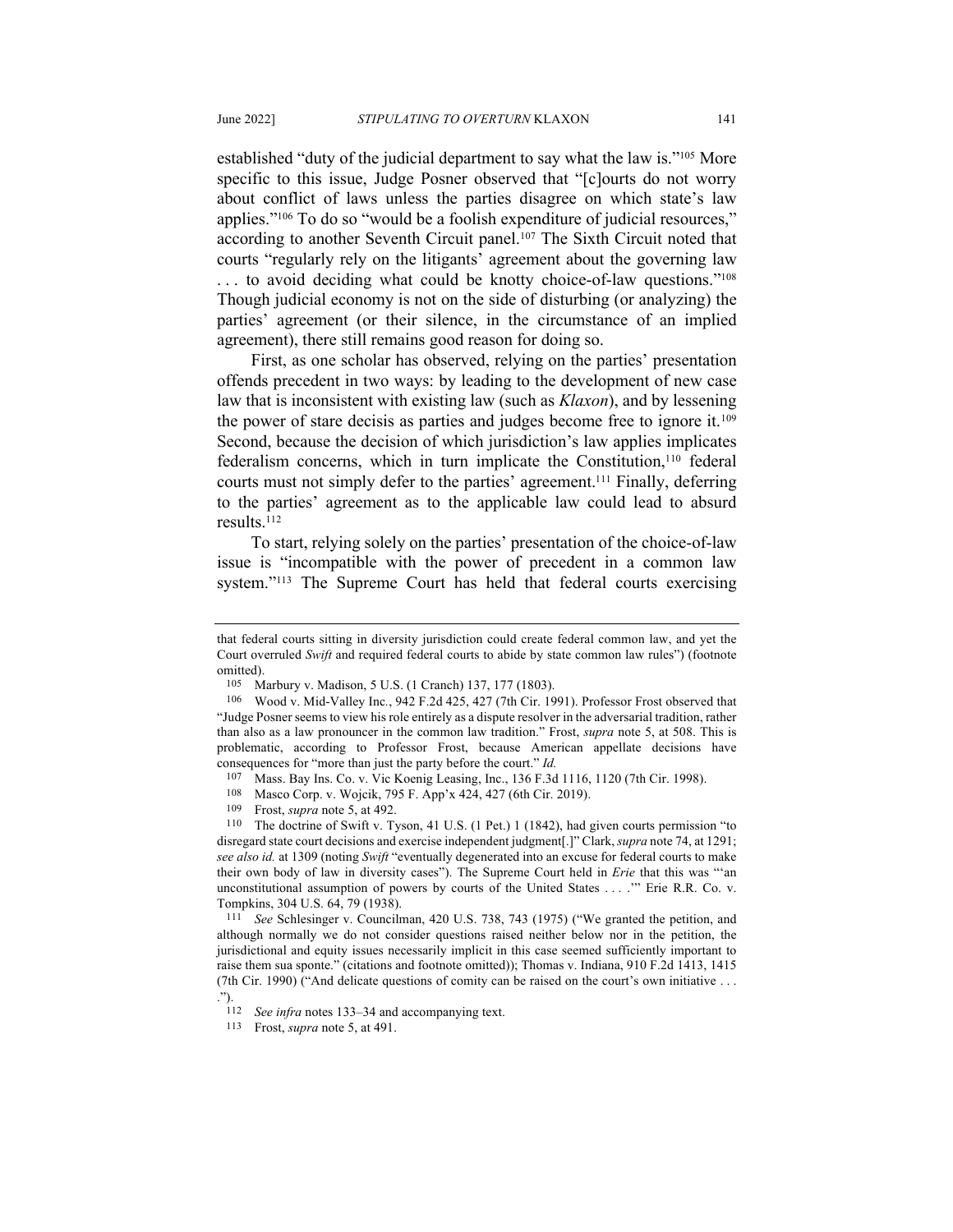diversity jurisdiction must apply the choice-of-law rules of the state in which they sit.114 Professor Amanda Frost has observed two ways precedent can be undermined by affording litigants complete control; both injuries to precedent are implicated by intra-litigation choice-of-law agreements.115 The first injury is that litigants ignoring certain legal principles—here, *Klaxon* risk creating circuit precedent that also ignores those principles.116 That risk seems particularly concrete in the context of intra-litigation choice-of-law agreements, given that two circuits have adopted relevant rules that are arguably at odds with *Klaxon*. <sup>117</sup> The second injury is that "litigants fail[ing] to cite and discuss binding precedent . . . may evade its application unless the court raises the precedent sua sponte."118 Ignoring stare decisis removes a powerful constraint on judicial decision-making.119 "Just as it is important for courts to respect stare decisis, it is essential that litigants not be allowed to slip its bonds simply by refusing to cite established precedent."120 Thus, courts should not interpret the parties' agreement on the governing law as an invitation to ignore the issue entirely.<sup>121</sup>

Precedent is not the only reason why judges should scrutinize intralitigation choice-of-law agreements; federalism also supports that outcome. When Judge Posner wrote that federal courts "ordinarily do not create issues where the parties agree,"<sup>122</sup> he noted an exception to that principle "for sensitive questions touching the relations between the federal government and those tattered quasi-sovereigns, the states."123 Judge Posner did not view the federalism exception to the rule against judicial issue creation as being

*Id.* 

<sup>114</sup> Klaxon Co. v. Stentor Elec. Mfg. Co., 313 U.S. 487, 496 (1941).

<sup>115</sup> Frost, *supra* note 5, at 492.

<sup>116</sup> *Id.* at 509 ("Courts should raise new issues when failing to do so would result in erroneous statements of precedent-setting law.").

<sup>117</sup> *See* Wood v. Mid-Valley Inc*.*, 942 F.2d 425, 426 (7th Cir. 1991) (applying the law of the forum state not because that state's choice-of-law rules dictated that outcome but because neither party disputed the issue); Tehran-Berkeley Civ. & Env't Eng'rs v. Tippetts-Abbett-McCarthy-Stratton, 888 F.2d 239, 242 (2d Cir. 1989) (applying the law of the forum state not due to an application of that state's choice-of-law rules but because the parties both cited to that state's law in their briefs).

<sup>118</sup> Frost, *supra* note 5, at 492.

<sup>119</sup> *See id.* at 493 ("The United States inherited an English legal tradition in which judges were guided by prior decisions and canons of construction, and at least theoretically were not free to make unconstrained pronouncements on the meaning of the law.").

<sup>120</sup> *Id.*

<sup>121</sup> And, to analogize again to the contractual choice-of-law context, *see supra* note 85 and accompanying text, courts do not necessarily defer to parties' mistaken assumptions about the scope of choice-of-law clauses. For example, in *Ochoa v. Indus. Ventilation, Inc.*, a court noted the parties' erroneous assumption that a contractual choice-of-law clause extended to tort claims and engaged in a sua sponte choice-of-law analysis. No. 18-CV-393, 2021 WL 5405203 (E.D. Wash. Nov. 18, 2021).

<sup>122</sup> *Wood*, 942 F.2d at 427.<br>123 *Id*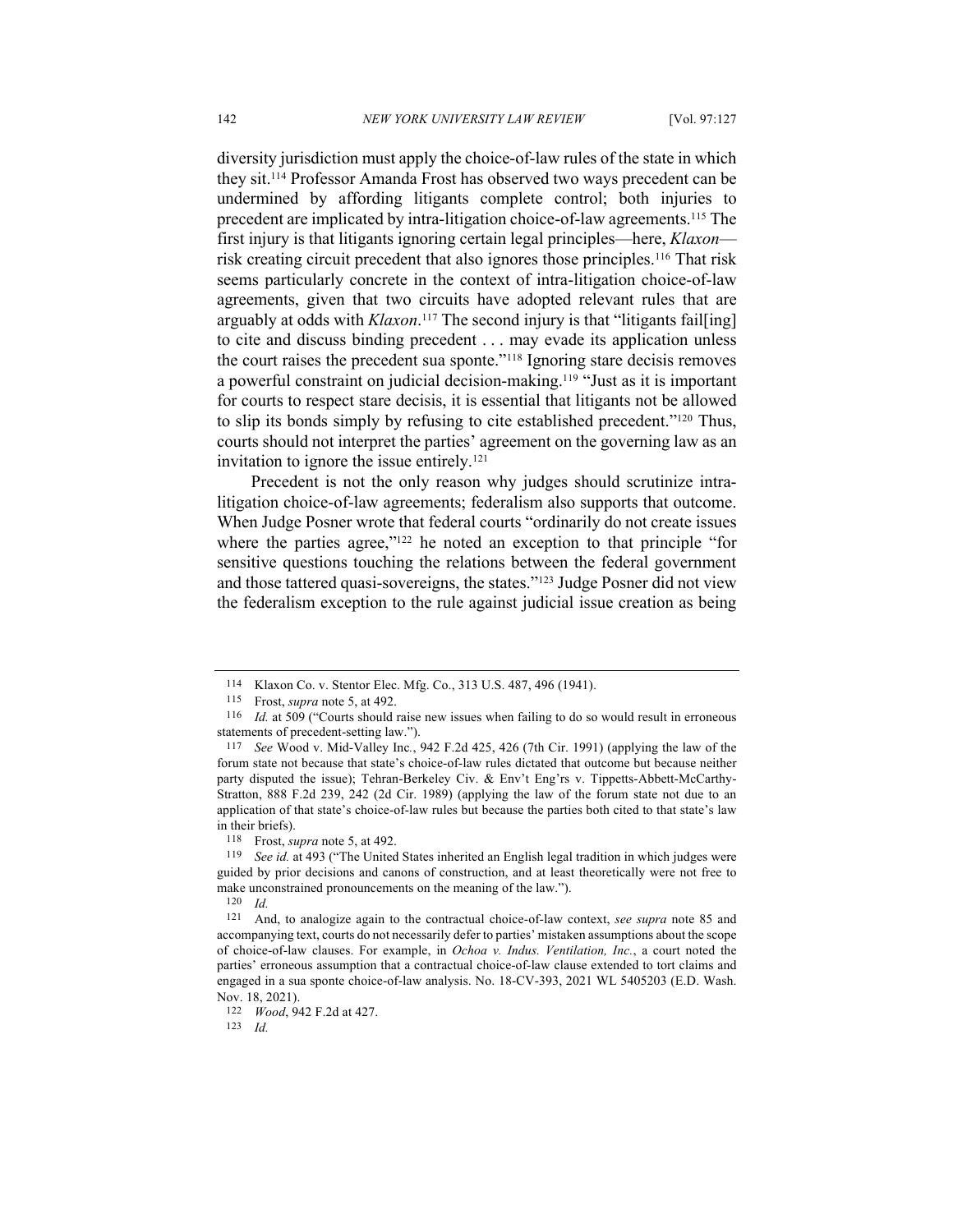met in the context of intra-litigation choice-of-law agreements.124 But the Supreme Court recognized in *Klaxon* that "our federal system . . . leaves to a state, within the limits permitted by the Constitution, the right to pursue local policies diverging from those of its neighbors."<sup>125</sup> Federal courts "thwart such local policies by enforcing an independent 'general law' of conflict of laws."126 Because choice-of-law questions are inextricably intertwined with federalism concerns, federal courts have an obligation to independently analyze which jurisdiction's law applies.

Federal courts arguably exceed the power given to them by the U.S. Constitution when they defer to the parties' agreement about the applicable law without engaging in a choice-of-law analysis.127 Again, *Erie* held that federal courts sitting in diversity "should apply the substantive law of the states in which they sit," and *Klaxon* "just takes the modest additional step of deciding that choice-of-law rules are substantive for *Erie* purposes ... ."<sup>128</sup> By deciding implicitly or explicitly that the parties' intra-litigation choice-of-law agreement has force, courts are in essence fashioning a substantive rule that says litigants may bind the court by agreement.<sup>129</sup> But federal courts do not have the constitutional power to create substantive common-law rules.130 Deference to intra-litigation choice-of-law agreements without an examination of state law amounts to a violation of state sovereignty.131 By not applying state law, then, federal courts might violate the Constitution.<sup>132</sup>

128 Roosevelt, *supra* note 12, at 18.

129 *See supra* notes 73–75 and accompanying text.

<sup>124</sup> *Id.* ("Courts do not worry about conflicts of laws unless the parties disagree on which state's laws apply." (citation omitted)).

<sup>125</sup> Klaxon Co. v. Stentor Elec. Mfg. Co. 313 U.S. 487, 496 (1941).

 $\frac{126}{127}$  *Id.* 

Article III, which defines the federal judicial power, "has very little to say about how federal courts should go about deciding cases." Frost, *supra* note 5, at 470; *see also* Henry P. Monaghan, *Constitutional Adjudication: The Who and When*, 82 YALE L.J. 1363, 1364 (1973) (noting Article III "is itself spare and unhelpful" on the meaning of judicial power); Clark, *supra* note 74, at 1289– 90 (noting that "scholars continue to debate the precise contours—and even the existence—of the constitutional basis for the Supreme Court's decision in *Erie*").

<sup>130</sup> *See* Erie R.R. Co. v. Tompkins, 304 U.S. 64, 78 (1938) ("Congress has no power to declare substantive rules of common law applicable in a State whether they be local in their nature or 'general.' . . . [N]o clause in the Constitution purports to confer such a power upon the federal courts.").

<sup>131</sup> *See id.* at 79 ("Supervision over either the legislative or the judicial action of the States is in no case permissible except as to matters by the Constitution specifically authorized or delegated to the United States. Any interference with either, except as thus permitted, is an invasion of the authority of the State . . . ."). 132 *See* Henry P. Monaghan, *Hart and Wechsler's The Federal Courts and Federal System*, 87

HARV. L. REV. 889, 892 (1974) (book review) ("*Erie* is, fundamentally, a limitation on the federal court's power to displace state law absent some relevant constitutional or statutory mandate which neither the general language of article III nor the jurisdictional statute provides."). The nature of *Erie*'s constitutional basis has been subject to considerable debate. *See* Clark, *supra* note 74, at 1290. For an argument that the source is the Supremacy Clause, see generally *id.*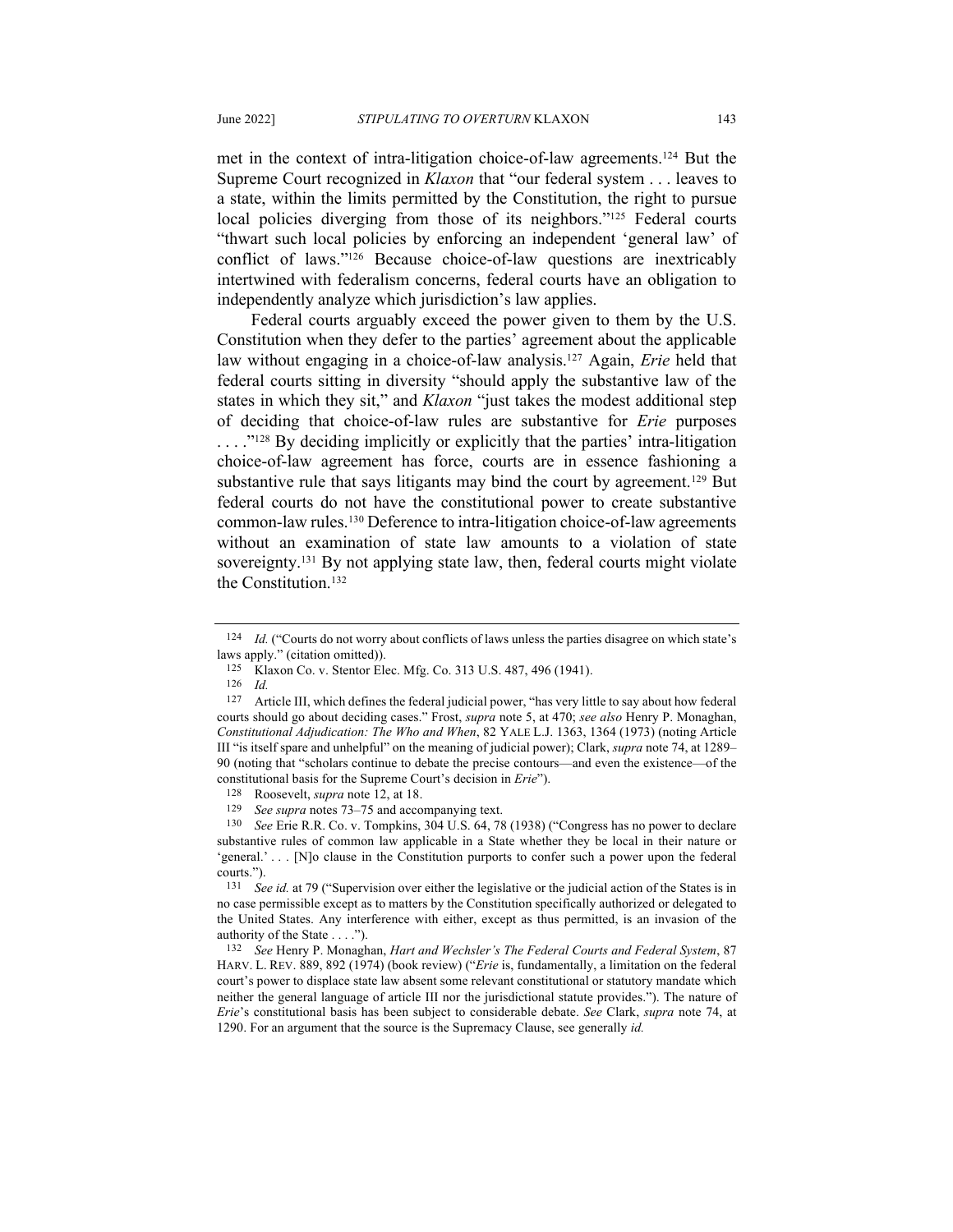As a final reason why federal courts have an independent obligation to scrutinize intra-litigation choice-of-law agreements, multiple courts have pointed out that failing to scrutinize intra-litigation choice-of-law agreements could have absurd results—namely, the application of the law of a jurisdiction with no connection to the particular dispute.133 For example, while the *Lloyd* court enforced the parties' agreement that Wisconsin law applied, it hinted it would refuse to enforce a stipulation calling for application of Hammurabi's Code because such a decision would lack precedential value.134 There must be a judicial role in the choice-of-law process to prevent the possible application of the law of uninterested jurisdictions.

#### **CONCLUSION**

Confronted with a stipulation that the law of a particular state governs a dispute, federal courts sitting in diversity tend to ignore state law and decide on their own whether the stipulation is enforceable. These intralitigation choice-of-law agreements present a "who decides?" question regarding their validity. Supreme Court precedent, the Rules of Decision Act, and the Constitution all suggest that the laws of the forum state should dictate whether or not the agreements are valid. After all, state choice-of-law rules are expressions of local policies,<sup>135</sup> which litigants should not be free to evade. Looking to state law to determine whether these agreements are enforceable comports with the approach taken with regard to contractual choice-of-law provisions. It is misguided to distinguish between contractual choice-of-law provisions and intra-litigation choice-of-law agreements on the grounds that the former involves substance and the latter involves procedure.

The fact that the parties do not dispute which jurisdiction's law applies in these cases does nothing to change the required application of forum state law to those stipulations; judges must engage in the analysis sua sponte. If forum state law is not applied, federal courts create precedent that is at odds

<sup>133</sup> *See* Lloyd v. Loeffler, 694 F.2d 489, 495 (7th Cir. 1982) (noting the parties could have stipulated to the application of Hammurabi's Code); Sportsinsurance.com v. Hanover Ins. Co., No. 20-CV-403, 2021 WL 781286, at \* 9 n.1 (N.D.N.Y. Mar. 1, 2021) (pointing out that the "parties could agree to apply the law of, say, Vatican City in their briefs, and a court would apparently be bound by their agreement—even in a case with no international connection").

<sup>134</sup> *Lloyd*, 694 F.2d at 495. The *Lloyd* court seemed to suggest that applying Hammurabi's Code at the parties' election would somehow impede its jurisdiction. *See id.* ("We hesitate to say that a conflicts question never can affect jurisdiction. If the parties had stipulated [to apply] . . . the Code of Hammurabi, we think the district court should . . . not have the power to render a decision on that basis."). While the Hammurabi example is an extreme one, federal courts sitting in diversity frequently apply foreign law without divesting themselves of jurisdiction—when that law is chosen by forum state choice-of-law principles. *See* Donald Earl Childress III, *When* Erie *Goes International*, 105 NW. U. L. REV. 1531, 1534 n.19 (2011) (collecting cases).

<sup>135</sup> *See* Weintraub, *supra* note 84*,* at 242.